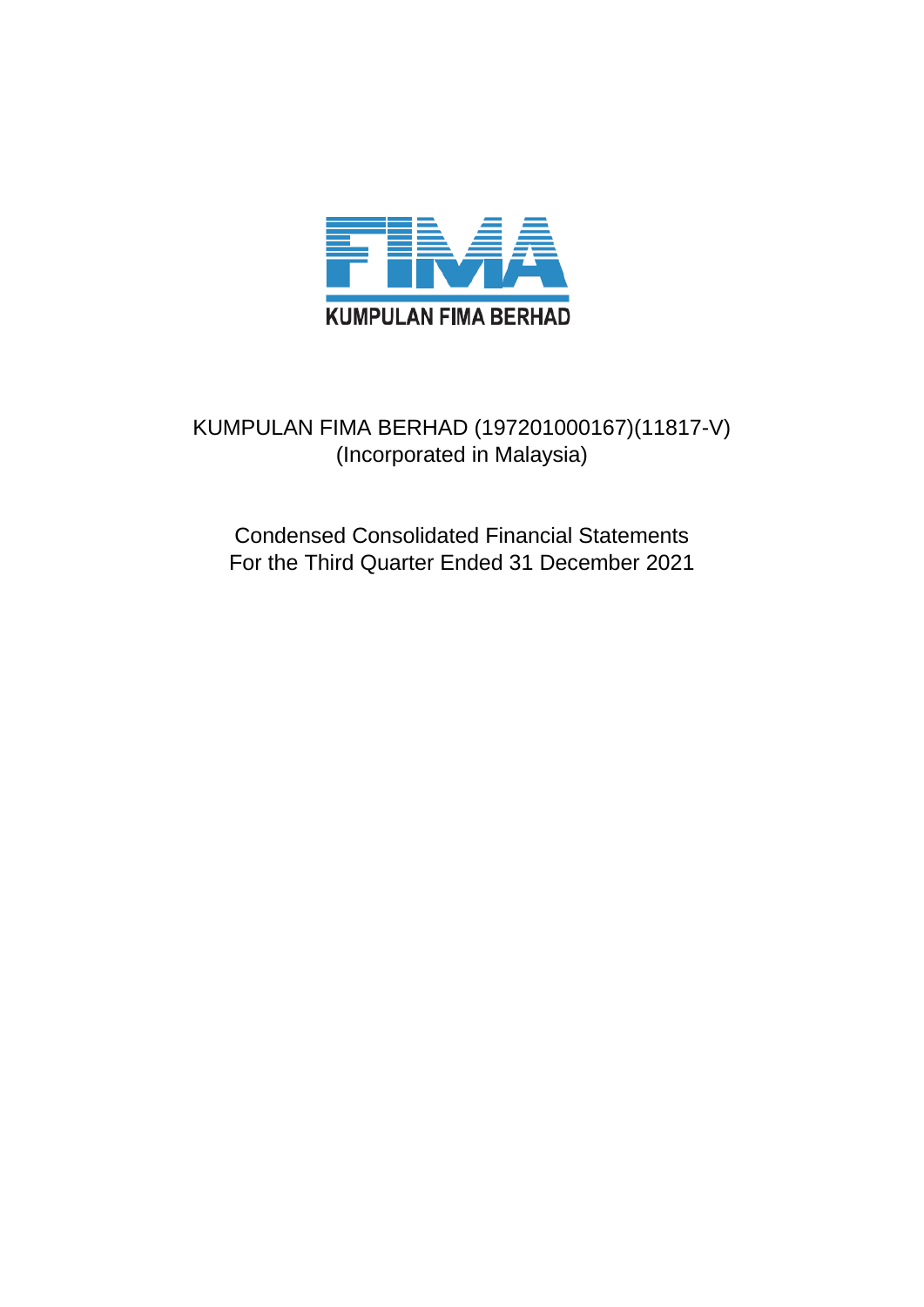

## **CONDENSED CONSOLIDATED STATEMENT OF COMPREHENSIVE INCOME FOR THE THIRD QUARTER ENDED 31 DECEMBER 2021** *(THE FIGURES HAVE NOT BEEN AUDITED)*

|                                                                       | <b>Current quarter</b> |                                         | 9 months cumulative |                |                       |  |
|-----------------------------------------------------------------------|------------------------|-----------------------------------------|---------------------|----------------|-----------------------|--|
|                                                                       |                        | <b>Preceding year</b><br><b>Current</b> |                     | <b>Current</b> | <b>Preceding year</b> |  |
|                                                                       |                        | year                                    | corresponding       | year           | corresponding         |  |
|                                                                       |                        | quarter                                 | quarter             | to date        | period                |  |
|                                                                       | <b>Note</b>            | 31-12-2021                              | 31-12-2020          | 31-12-2021     | 31-12-2020            |  |
|                                                                       |                        | <b>RM'000</b>                           | <b>RM'000</b>       | <b>RM'000</b>  | <b>RM'000</b>         |  |
|                                                                       |                        |                                         |                     |                |                       |  |
| Revenue                                                               | A <sub>9</sub>         | 203,010                                 | 124,827             | 479,583        | 358,151               |  |
| Cost of sales                                                         |                        | (115, 494)                              | (72, 528)           | (268, 603)     | (211, 834)            |  |
| <b>Gross profit</b>                                                   |                        | 87,516                                  | 52,299              | 210,980        | 146,317               |  |
| Other income                                                          |                        | 2,961                                   | 2,527               | 7,543          | 7,569                 |  |
| Other items of expense                                                |                        |                                         |                     |                |                       |  |
| Administrative expenses                                               |                        | (21, 150)                               | (24, 243)           | (65, 902)      | (70, 034)             |  |
| Selling and marketing expenses                                        |                        | (2,989)                                 | (2,751)             | (8,827)        | (8, 115)              |  |
| Other operating expenses                                              |                        | (14, 593)                               | (4,896)             | (22, 873)      | (12,009)              |  |
|                                                                       |                        | (38, 732)                               | (31, 890)           | (97, 602)      | (90, 158)             |  |
| Finance costs                                                         |                        | (1,003)                                 | (856)               | (2,734)        | (2,660)               |  |
| Share of results of associates                                        |                        | (23)                                    | 931                 | 1,597          | 3,331                 |  |
| Profit before tax and zakat                                           | A9/A10                 | 50,719                                  | 23,011              | 119,784        | 64,399                |  |
| Income tax expense and zakat                                          | B <sub>5</sub>         | (13, 832)                               | (5,045)             | (29, 492)      | (14, 624)             |  |
| <b>Profit net of tax</b>                                              |                        | 36,887                                  | 17,966              | 90,292         | 49,775                |  |
| Other comprehensive (expense)/income                                  |                        |                                         |                     |                |                       |  |
| Foreign exchange translation (loss)/gain                              |                        | (3, 176)                                | (1,052)             | 1,690          | (1, 267)              |  |
| <b>Total comprehensive income</b>                                     |                        |                                         |                     |                |                       |  |
| for the period                                                        |                        | 33,711                                  | 16,914              | 91,982         | 48,508                |  |
| Profit attributable to:                                               |                        |                                         |                     |                |                       |  |
| Equity holders of the Company                                         |                        | 23,592                                  | 15,007              | 64,119         | 41,768                |  |
| Non-controlling interests                                             |                        | 13,295                                  | 2,959               | 26,173         | 8,007                 |  |
| <b>Profit for the period</b>                                          |                        | 36,887                                  | 17,966              | 90,292         | 49,775                |  |
| <b>Total comprehensive income</b><br>attributable to:                 |                        |                                         |                     |                |                       |  |
| Equity holders of the Company                                         |                        | 20,965                                  | 13,628              | 65,479         | 39,495                |  |
| Non-controlling interests                                             |                        | 12,746                                  | 3,286               | 26,503         | 9,013                 |  |
| <b>Total comprehensive income</b>                                     |                        |                                         |                     |                |                       |  |
| for the period                                                        |                        | 33,711                                  | 16,914              | 91,982         | 48,508                |  |
| Earnings per share attributable<br>to equity holders of the Company : |                        |                                         |                     |                |                       |  |
| Basic/diluted earnings per share (sen)                                | <b>B12</b>             | 8.51                                    | 5.37                | 23.13          | 14.94                 |  |

(The condensed consolidated statement of comprehensive income should be read in conjunction with the audited financial statements for the year ended 31 March 2021 and the accompanying explanatory notes attached to the interim financial *statements).*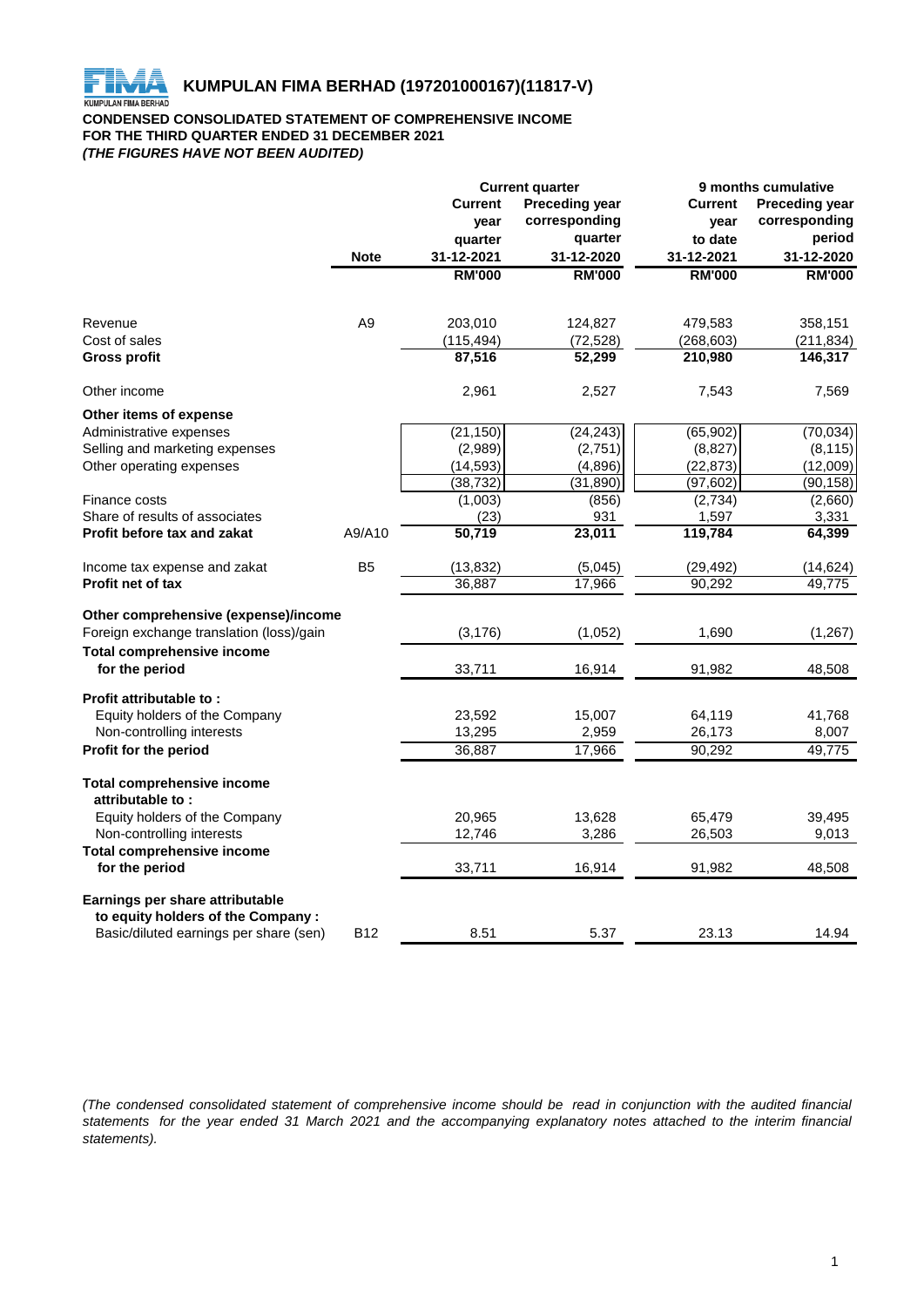## **CONDENSED CONSOLIDATED STATEMENT OF FINANCIAL POSITION AS AT 31 DECEMBER 2021**

|                                                      | As at<br>31-12-2021 | As at<br>31-03-2021 |
|------------------------------------------------------|---------------------|---------------------|
|                                                      | <b>RM'000</b>       | <b>RM'000</b>       |
| <b>ASSETS</b>                                        |                     |                     |
| Non-current assets                                   |                     |                     |
| Property, plant and equipment                        | 389,082             | 374,966             |
| Right-of-use assets                                  | 279,505             | 199,634             |
| Investment properties                                | 60,689              | 61,917              |
| Investment in associates                             | 35,411              | 37,363              |
| Deferred tax assets                                  | 10,760              | 12,316              |
| Goodwill on consolidation                            | 12,710              | 12,710              |
|                                                      | 788,157             | 698,906             |
| <b>Current assets</b>                                |                     |                     |
| Inventories                                          | 84,439              | 67,845              |
| <b>Biological assets</b>                             | 7,823               | 5,965               |
| Trade receivables                                    | 92,163              | 103,963             |
| Other receivables                                    | 44,321              | 82,971              |
| <b>Financial investments</b>                         | 245,242             | 209,532             |
| Cash and bank balances                               | 136,660             | 116,497             |
|                                                      | 610,648             | 586,773             |
| <b>TOTAL ASSETS</b>                                  | 1,398,805           | 1,285,679           |
| <b>EQUITY AND LIABILITIES</b>                        |                     |                     |
| Equity attributable to equity holders of the Company |                     |                     |
| Share capital                                        | 311,670             | 311,670             |
| Treasury shares                                      | (9,873)             | (6, 823)            |
| Other reserves                                       | 57,843              | 56,483              |
| Retained earnings                                    | 493,347             | 462,468             |
|                                                      | 852,987             | 823,798             |
| Non-controlling interests                            | 232,985             | 234,467             |
| <b>Total equity</b>                                  | 1,085,972           | 1,058,265           |
|                                                      |                     |                     |
| <b>Non-current liabilities</b>                       |                     |                     |
| Lease liabilities                                    | 75,092              | 41,822              |
| Long term borrowing<br>Retirement benefit obligation | 10,000<br>1,623     | 1,657               |
| Deferred tax liabilities                             | 51,153              | 53,004              |
|                                                      | 137,868             | 96,483              |
| <b>Current liabilities</b>                           |                     |                     |
| Lease liabilities                                    | 12,007              | 14,710              |
| Short term borrowings                                | 48,447              | 38,392              |
| Trade and other payables                             | 95,203              | 68,074              |
| Provisions                                           | 3,248               | 3,802               |
| Tax payable                                          | 16,060              | 5,953               |
|                                                      | 174,965             | 130,931             |
| <b>TOTAL LIABILITIES</b>                             | 312,833             | 227,414             |
| <b>TOTAL EQUITY AND LIABILITIES</b>                  | 1,398,805           | 1,285,679           |
|                                                      |                     |                     |
|                                                      |                     |                     |
| Net assets per share (RM)                            | 3.02                | 2.92                |

*(The condensed consolidated statement of financial position should be read in conjunction with the audited* financial statements for the year ended 31 March 2021 and the accompanying explanatory notes attached to the *interim financial statements).*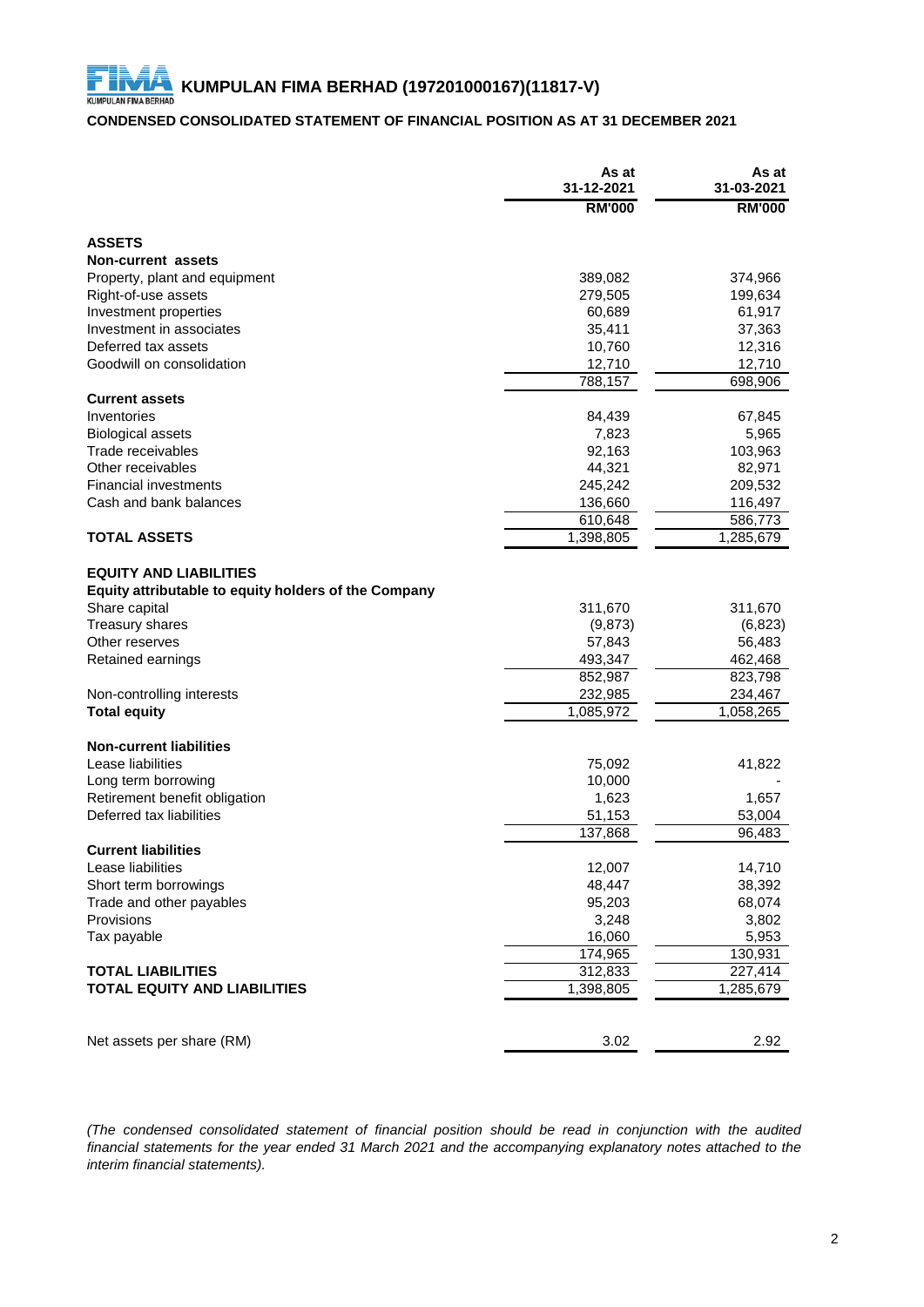#### **CONDENSED CONSOLIDATED STATEMENT OF CHANGES IN EQUITY FOR THE THIRD QUARTER ENDED 31 DECEMBER 2021**

|                                                                                                                                                                                       | Attributable to equity holders of the Company |                                      |                          |                                                      |                                                                        |                                |                        |                                    |                                    |                                                 |
|---------------------------------------------------------------------------------------------------------------------------------------------------------------------------------------|-----------------------------------------------|--------------------------------------|--------------------------|------------------------------------------------------|------------------------------------------------------------------------|--------------------------------|------------------------|------------------------------------|------------------------------------|-------------------------------------------------|
|                                                                                                                                                                                       | Non-distributable -                           |                                      |                          |                                                      | $\rightarrow$ Distributable                                            |                                |                        |                                    |                                    |                                                 |
|                                                                                                                                                                                       | <b>Share</b><br>capital                       | Treasury<br>shares                   | Other<br>reserves        | Capital<br>reserve                                   | Capital<br>reserve<br>arising from<br>bonus issue in<br>subsidiary     | Foreign<br>exchange<br>reserve | Retained<br>earnings   | <b>Total</b>                       | Non-<br>controlling<br>interests   | <b>Total</b><br>equity                          |
| Group                                                                                                                                                                                 | <b>RM'000</b>                                 | <b>RM'000</b>                        | <b>RM'000</b>            | <b>RM'000</b>                                        | <b>RM'000</b>                                                          | <b>RM'000</b>                  | <b>RM'000</b>          | <b>RM'000</b>                      | <b>RM'000</b>                      | <b>RM'000</b>                                   |
| At 1 April 2021                                                                                                                                                                       | 311,670                                       | (6, 823)                             | 56,483                   | 437                                                  | 66,459                                                                 | (10, 413)                      | 462,468                | 823,798                            | 234,467                            | 1,058,265                                       |
| Profit for the period<br>Other comprehensive income for the period<br>Total comprehensive income for the period                                                                       |                                               | $\overline{\phantom{a}}$             | 1,360<br>1,360           | $\blacksquare$<br>$\blacksquare$                     | $\blacksquare$<br>$\overline{\phantom{a}}$                             | 1,360<br>1,360                 | 64,119<br>64,119       | 64,119<br>1,360<br>65,479          | 26,173<br>330<br>26,503            | 90,292<br>1,690<br>91,982                       |
| Transactions with equity holders<br>Dividend<br>Dividends paid to minority shareholders of subsidiaries<br>Purchase of treasury shares<br>Total transactions with equity holders      |                                               | $\overline{a}$<br>(3,050)<br>(3,050) | $\overline{\phantom{a}}$ | $\overline{a}$<br>$\overline{\phantom{a}}$           | $\overline{\phantom{a}}$<br>$\overline{\phantom{a}}$<br>$\overline{a}$ |                                | (33, 240)<br>(33, 240) | (33, 240)<br>(3,050)<br>(36, 290)  | (26, 723)<br>(1,262)<br>(27, 985)  | (33, 240)<br>(26, 723)<br>(4, 312)<br>(64, 275) |
| At 31 December 2021                                                                                                                                                                   | 311.670                                       | (9, 873)                             | 57,843                   | 437                                                  | 66,459                                                                 | (9,053)                        | 493,347                | 852,987                            | 232,985                            | 1,085,972                                       |
| <b>At 1 April 2020</b>                                                                                                                                                                | 311,670                                       | (2,972)                              | 55,716                   | 437                                                  | 66,459                                                                 | (11, 180)                      | 437,360                | 801,774                            | 236,897                            | 1,038,671                                       |
| Profit for the period<br>Other comprehensive (expense)/income for the period<br>Total comprehensive (expense)/income for the period                                                   |                                               | $\blacksquare$                       | (2, 273)<br>(2, 273)     | $\overline{\phantom{a}}$<br>$\overline{\phantom{a}}$ | $\overline{\phantom{a}}$<br>$\overline{\phantom{a}}$                   | (2, 273)<br>(2, 273)           | 41,768<br>41,768       | 41,768<br>(2, 273)<br>39,495       | 8,007<br>1,006<br>9,013            | 49,775<br>(1,267)<br>48,508                     |
| <b>Transaction with equity holders</b><br>Dividend<br>Dividends paid to minority shareholders of subsidiaries<br>Purchase of treasury shares<br>Total transaction with equity holders |                                               | (2,598)<br>(2,598)                   |                          | ٠                                                    |                                                                        |                                | (25, 139)<br>(25, 139) | (25, 139)<br>(2, 598)<br>(27, 737) | (13, 328)<br>(1, 514)<br>(14, 842) | (25, 139)<br>(13, 328)<br>(4, 112)<br>(42, 579) |
| At 31 December 2020                                                                                                                                                                   | 311.670                                       | (5,570)                              | 53,443                   | 437                                                  | 66,459                                                                 | (13, 453)                      | 453,989                | 813,532                            | 231,068                            | 1,044,600                                       |

(The condensed consolidated statements of changes in equity should be read in conjunction with the audited financial statements for the year ended 31 March 2021 and the accompanying explanatory notes *attached to the interim financial statements).*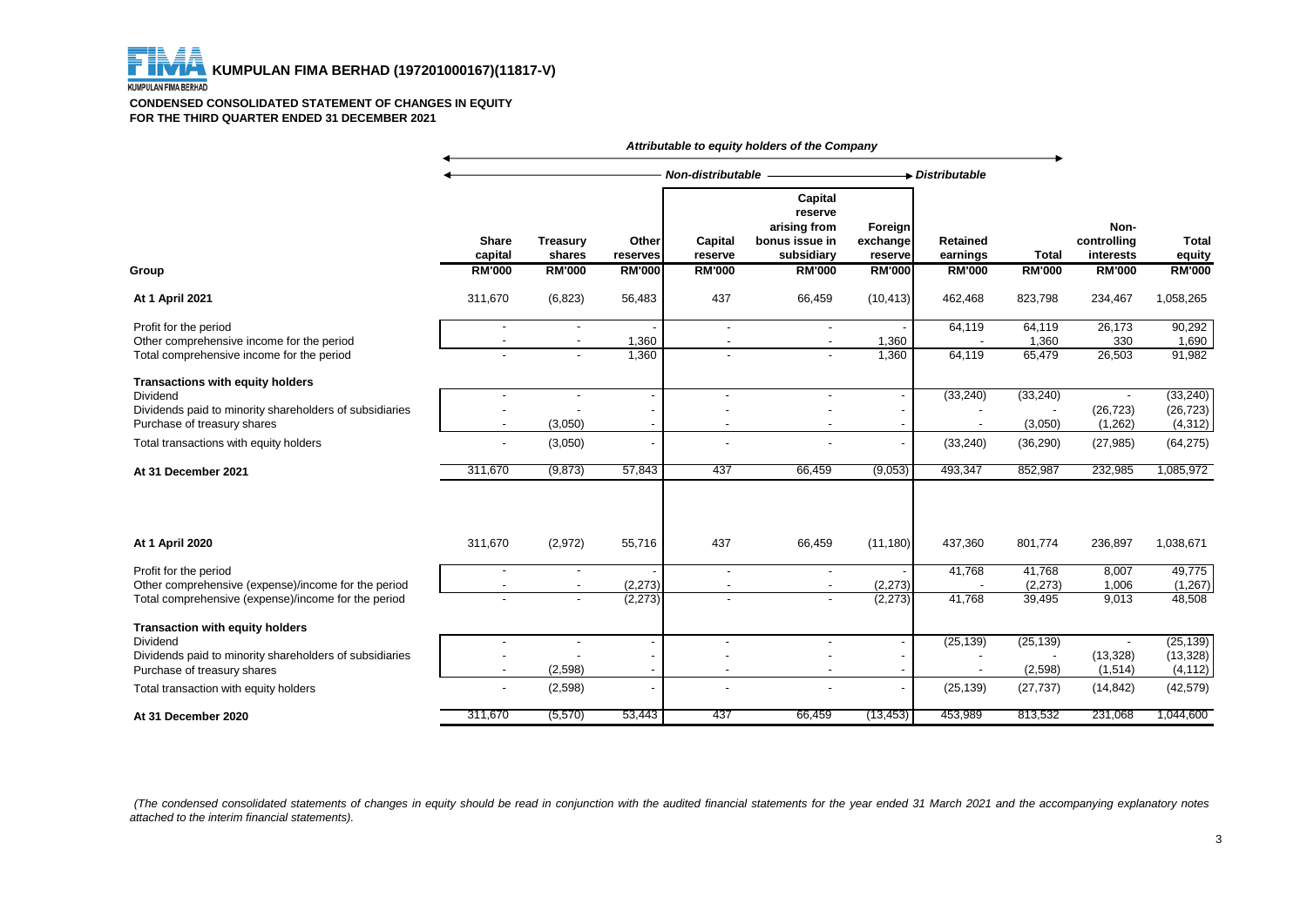## **CONDENSED CONSOLIDATED STATEMENT OF CASH FLOWS FOR THE THIRD QUARTER ENDED 31 DECEMBER 2021**

|                                                                                    | - 9 months ended - |                        |
|------------------------------------------------------------------------------------|--------------------|------------------------|
|                                                                                    | 31-12-2021         | 31-12-2020             |
|                                                                                    | <b>RM'000</b>      | <b>RM'000</b>          |
| <b>CASH FLOWS FROM OPERATING ACTIVITIES</b>                                        |                    |                        |
| Profit before tax                                                                  | 119,784            | 64,399                 |
| Adjustments for:<br>Depreciation of investment properties                          | 1,228              | 1,228                  |
| Depreciation for property, plant and equipment                                     | 19,369             | 17,682                 |
| Depreciation of right-of-use assets                                                | 13,790             | 11,074                 |
| Fair value changes on biological assets                                            | (1, 817)           | (1,047)                |
| Net provision for impairment on trade and other receivables                        | 4,583              | 709                    |
| Interest expense                                                                   | 2,734              | 2.660                  |
| Profit income                                                                      | (1, 224)           | (905)                  |
| Interest income                                                                    | (104)              | (44)                   |
| Distribution from financial investments                                            | (2,321)            | (3,290)                |
| (Reversal of provision)/provision for retirement benefit obligation                | (21)               | 104                    |
| Net reversal of provision for warranty                                             | (554)              | (1, 118)               |
| Net unrealised forex loss                                                          | 49                 | 7,486                  |
| Net gain on disposal of property, plant and equipment                              |                    | (27)                   |
| Share of results of associates<br>Inventories written down/(back)                  | (1,597)<br>549     | (3, 331)<br>(62)       |
| Operating profit before working capital changes                                    | 154,448            | 95,518                 |
| (Increase)/decrease in inventories                                                 | (17, 143)          | 7,277                  |
| Decrease in receivables                                                            | 2,237              | 35,019                 |
| Increase in payables                                                               | 27,129             | 14,670                 |
| Cash generated from operations                                                     | 166,671            | 152,484                |
| Interest paid                                                                      | (1,095)            | (836)                  |
| Taxes paid                                                                         | (12, 184)          | (12, 653)              |
| Zakat paid                                                                         | (418)              |                        |
| Retirement benefits paid                                                           | (35)               | (23)                   |
| Net cash generated from operating activities                                       | 152,939            | 138,972                |
| <b>CASH FLOWS FROM INVESTING ACTIVITIES</b>                                        |                    |                        |
| Proceeds from disposal of property, plant and equipment                            |                    | 27                     |
| Purchase of property, plant and equipment                                          | (31, 926)          | (23,909)               |
| Net dividend received from an associated company                                   | 3,549              |                        |
| Acquisition of treasury shares                                                     | (3,050)            | (2,598)                |
| Profit income received                                                             | 1,224              | 905                    |
| Interest income received                                                           | 104                | 44                     |
| Distribution received from financial investment<br>Payment for acquisition of land | 2,321<br>(16, 015) | 3,290                  |
| Net placement of financial investments                                             | (35, 710)          | (85, 470)              |
| Net cash used in investing activities                                              | (79, 503)          | (107,711               |
|                                                                                    |                    |                        |
| <b>CASH FLOWS FROM FINANCING ACTIVITIES</b>                                        |                    |                        |
| Net drawdown of borrowings                                                         | 20,055             | 6,151                  |
| Repayment of lease liabilities                                                     | (11, 251)          | (9,001)                |
| Dividend paid                                                                      | (33, 240)          | (25, 139)<br>(13, 328) |
| Dividend paid by subsidiaries to non-controlling interests                         | (26, 723)          |                        |
| Net cash used in financing activities                                              | (51, 159)          | (41, 317)              |
| NET INCREASE/(DECREASE) IN CASH AND CASH EQUIVALENTS                               | 22,277             | (10,056)               |
| <b>EFFECT ON FOREIGN EXCHANGE RATE CHANGES IN CASH</b>                             |                    |                        |
| <b>AND CASH EQUIVALENTS</b>                                                        | (2, 114)           | (5,361)                |
| CASH AND CASH EQUIVALENTS AT BEGINNING OF PERIOD                                   | 116,497            | 124,329                |
| CASH AND CASH EQUIVALENTS AT END OF PERIOD                                         | 136,660            | 108,912                |
|                                                                                    |                    |                        |
| <b>CASH AND CASH EQUIVALENTS COMPRISE:</b>                                         |                    |                        |
| Cash and bank balances                                                             | 129,986            | 83,544                 |
| Fixed deposits with financial institutions                                         | 6,674              | 25,368                 |
|                                                                                    | 136,660            | 108,912                |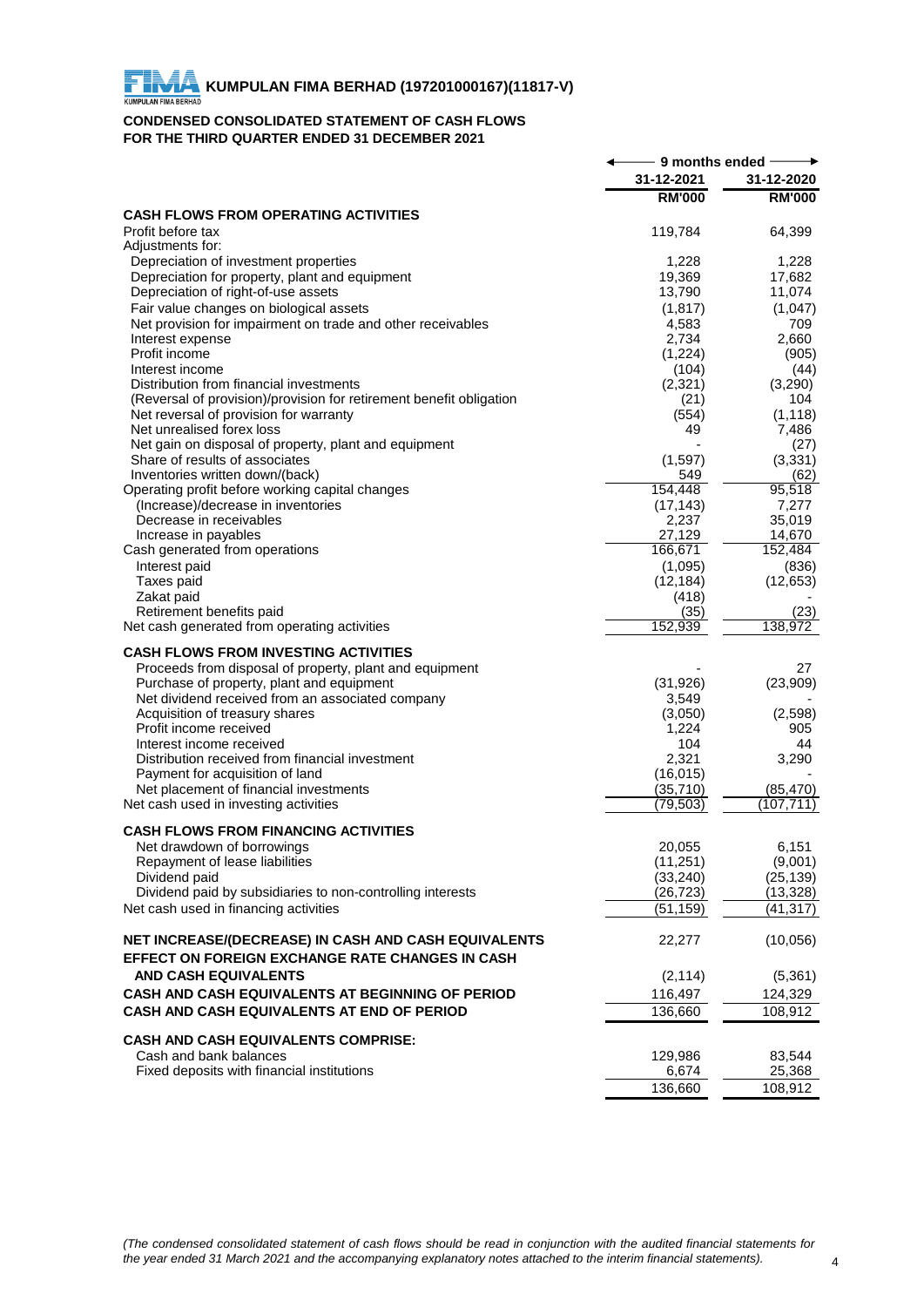

#### **NOTES TO THE QUARTERLY ANNOUNCEMENT FOR THE THIRD QUARTER ENDED 31 DECEMBER 2021**

#### **PART A - Explanatory notes pursuant to MFRS 134**

#### **A1. Accounting policies and basis of preparation**

The interim financial statements are unaudited and have been prepared in accordance with the requirements of MFRS 134: Interim Financial Reporting and paragraph 9.22 of the Listing Requirements of the Bursa Securities.

The interim financial statements should be read in conjunction with the audited financial statements for the year ended 31 March 2021. These explanatory notes attached to the interim financial statements provide an explanation of events and transactions that are significant to the understanding of the changes in the financial position and performance of the Group since the financial year ended 31 March 2021.

#### **A2. Changes in accounting policies**

#### **(a) Adoption of MFRSs, amendments to MFRSs and IC Interpretation**

The significant accounting policies adopted are consistent with those of the statutory financial statements for the financial year ended 31 March 2021 except for the adoption of the following new and revised Malaysian Financial Reporting Standards ("MFRSs"), Amendments to MFRSs and IC Interpretations.

On 1 April 2021, the Group adopted the following new and amended MFRSs and IC Interpretation:

- Amendments to MFRS 9, MFRS 139, MFRS 7, MFRS 4 and MFRS 16: Interest Rate Benchmark Reform -Phase 2
- Amendments to MFRS 16: Covid-19-Related Rent Concessions beyond 30 June 2021

The adoption of the above standards and interpretation did not have a significant impact on the financial statements in the period of initial application.

#### **(b) Standards and Interpretations issued but not yet effective**

The Group has not early adopted the following new and amended MFRSs and IC Interpretations that are not yet effective:

| <b>Description</b>                                                                         | <b>Effective for</b><br>financial period<br>beginning<br>on or after |
|--------------------------------------------------------------------------------------------|----------------------------------------------------------------------|
| Amendments to MFRS 3: Reference to Conceptual Framework                                    | 1 January 2022                                                       |
| Amendments to MFRS 116: Property, Plant and Equipment - Proceeds before Intended Use       | 1 January 2022                                                       |
| Amendments to MFRS 137: Onerous Contracts - Cost of Fulfilling a Contract                  | 1 January 2022                                                       |
| Annual improvements to MFRS 2018 - 2020                                                    | 1 January 2022                                                       |
| <b>MFRS 17: Insurance Contracts</b>                                                        | 1 January 2023                                                       |
| Amendments to MFRS 17: Initial Application of MFRS 17 and MFRS 9 - Comparative Information | 1 January 2023                                                       |
| Amendments to MFRS 17: Insurance Contracts                                                 | 1 January 2023                                                       |
| Amendments to MFRS 101: Classification of Liabilities as Current or Non-current            | 1 January 2023                                                       |
| Amendments to MFRS 101: Disclosure of Accounting Policies                                  | 1 January 2023                                                       |
| Amendments to MFRS 108: Definition of Accounting Estimates                                 | 1 January 2023                                                       |
| Amendments to MFRS 112: Deferred Tax related to Assets and Liabilities arising             |                                                                      |
| from a Single Transaction                                                                  | 1 January 2023                                                       |
| Amendments to MFRS 10 and MFRS 128: Sales or Contribution of Assets                        |                                                                      |
| between an Investor and its Associate or Joint Venture                                     | Deferred                                                             |

The directors expect that the adoption of the above standards and interpretations will have no material impact on the financial statements in the period of initial application.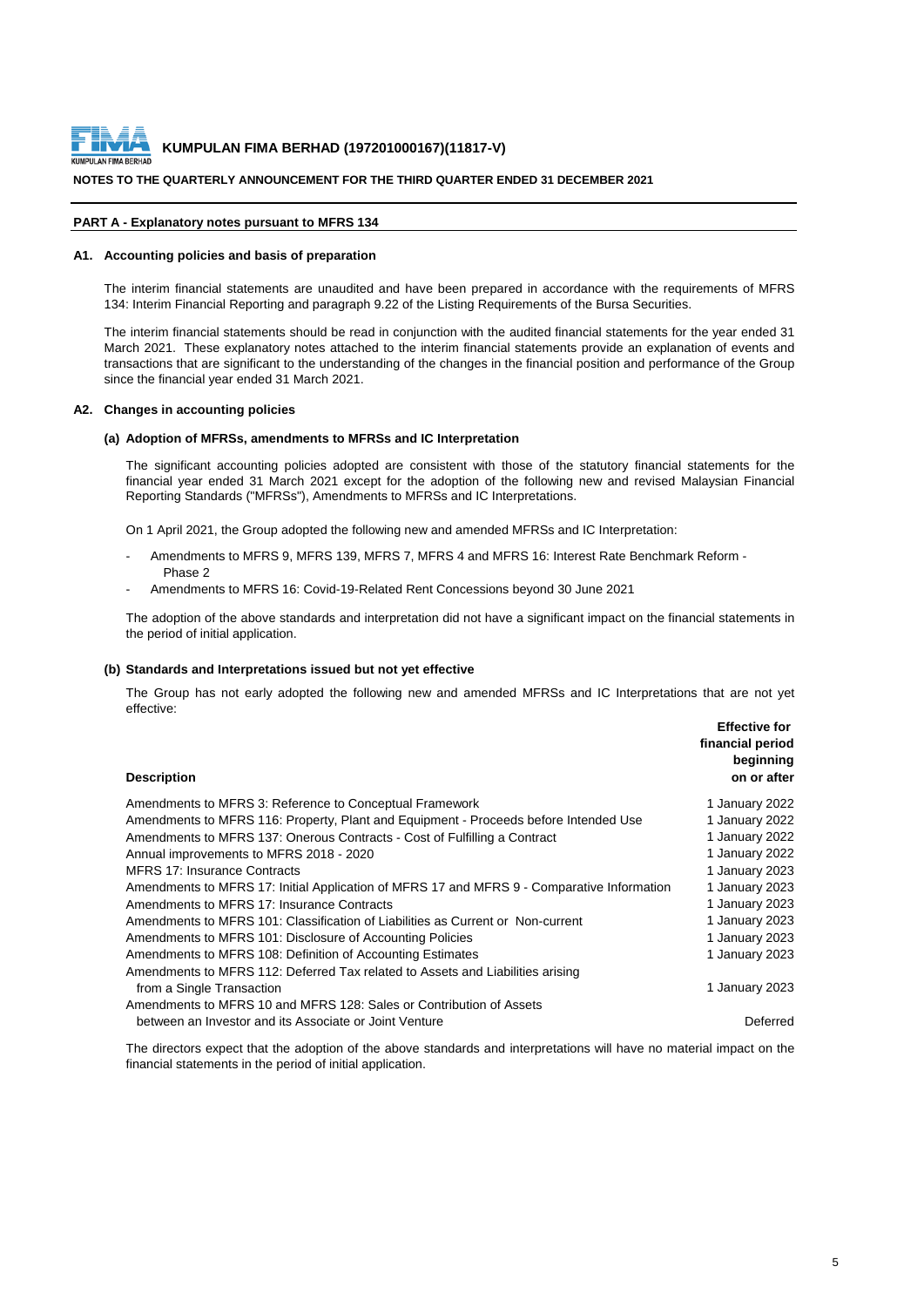

#### **NOTES TO THE QUARTERLY ANNOUNCEMENT FOR THE THIRD QUARTER ENDED 31 DECEMBER 2021**

#### **A3. Auditors' report on preceding annual financial statements**

The financial statements of the Group for the financial year ended 31 March 2021 were not subject to any audit qualification.

#### **A4. Seasonal and cyclical factors**

The operations of the Group are not affected by any seasonal or cyclical factors other than the manufacturing segment which is affected by cyclical changes in volumes of certain products whilst the plantation segment is affected by seasonal crop production, weather conditions and fluctuating commodity prices.

#### **A5. Unusual items affecting the financial statements**

There were no items affecting assets, liabilities, equity, net income or cash flows that are unusual because of their nature, size or incidence.

#### **A6. Changes in estimates**

There were no changes in estimates that have a material effect on the current quarter's results.

#### **A7. Issuances, cancellation, repurchases, resale and repayment of debts and equity securities**

Save as disclosed below, there were no issuances, cancellations, repurchases, resale and repayments of debts and equity securities for the current quarter.

During the current quarter, the Company repurchased 429,700 of its issued ordinary shares from open market at an average price of RM2.05. The total transaction paid for the repurchase including transaction costs was RM888,000. Of the total 282,231,600 issued ordinary shares, 5,836,800 shares are held as treasury shares by the Company.

#### **A8. Dividend paid**

The following dividends were paid during the current and previous corresponding period:

|                  |                                                                        | 9 months cumulative |               |
|------------------|------------------------------------------------------------------------|---------------------|---------------|
|                  |                                                                        | 31-12-2021          | 31-12-2020    |
| Interim dividend |                                                                        | <b>RM'000</b>       | <b>RM'000</b> |
| 2020             | Single-tier interim dividend of 9.0 sen<br>(Paid on 14 September 2020) |                     | 25,139        |
| 2021             | Single-tier interim dividend of 9.0 sen<br>(Paid on 17 September 2021) | 24.930              |               |
| Special dividend |                                                                        |                     |               |
| 2021             | Single-tier special dividend of 3.0 sen<br>(Paid on 17 September 2021) | 8,310               |               |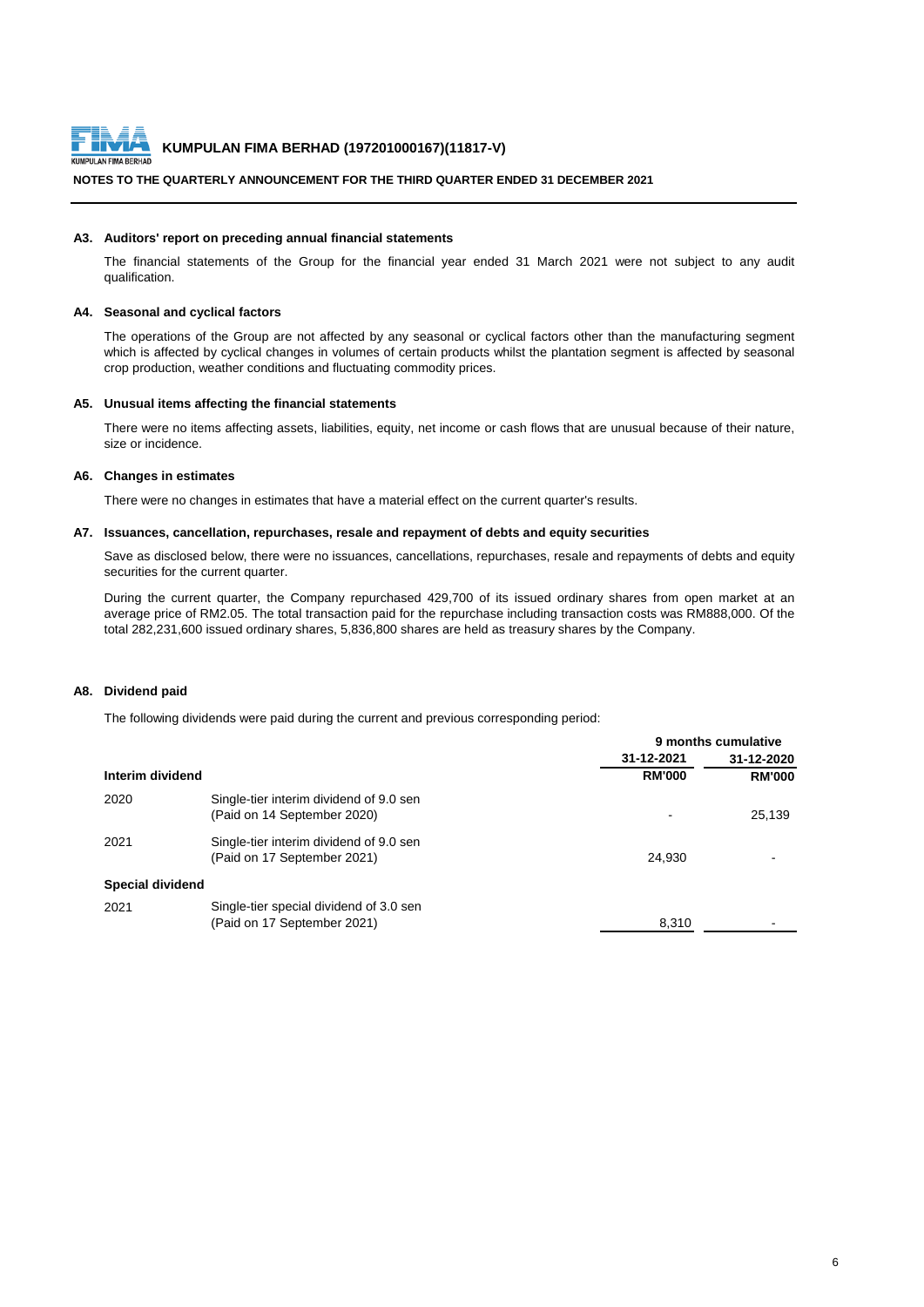

# **KUMPULAN FIMA BERHAD (197201000167)(11817-V)**<br>ULAN FIMA BERHAD

**NOTES TO THE QUARTERLY ANNOUNCEMENT FOR THE THIRD QUARTER ENDED 31 DECEMBER 2021**

## **A9. Segmental information**

## **(i) Segmental revenue and results for business segments**

|                          |               | <b>Quarter ended</b> | 9 months cumulative |               |  |
|--------------------------|---------------|----------------------|---------------------|---------------|--|
|                          | 31-12-2021    | 31-12-2020           | 31-12-2021          | 31-12-2020    |  |
| Revenue                  | <b>RM'000</b> | <b>RM'000</b>        | <b>RM'000</b>       | <b>RM'000</b> |  |
| Manufacturing*           | 34,168        | 28,340               | 77,414              | 81,297        |  |
| Plantation               | 72,919        | 37,103               | 158,050             | 102,026       |  |
| <b>Bulking</b>           | 44,082        | 21,260               | 114,374             | 66,679        |  |
| Food                     | 50,824        | 35,632               | 126,561             | 102,871       |  |
| <b>Others</b>            | 4,891         | 9,031                | 11,402              | 14,974        |  |
|                          | 206,884       | 131,366              | 487,801             | 367,847       |  |
| Eliminations             | (3,874)       | (6,539)              | (8,218)             | (9,696)       |  |
|                          | 203,010       | 124.827              | 479,583             | 358,151       |  |
| <b>Profit before tax</b> |               |                      |                     |               |  |
| Manufacturing*           | 4,949         | 3,256                | 4,126               | 12,084        |  |
| Plantation               | 37,714        | 5,433                | 73,450              | 11,946        |  |
| <b>Bulking</b>           | 13,964        | 10,592               | 45,459              | 32,561        |  |
| Food                     | 1,268         | 3,545                | 6,762               | 9,231         |  |
| <b>Others</b>            | (7,153)       | (746)                | (11,610)            | (4,754)       |  |
|                          | 50,742        | 22,080               | 118,187             | 61,068        |  |
| Associated companies     | (23)          | 931                  | 1,597               | 3,331         |  |
|                          | 50,719        | 23,011               | 119,784             | 64,399        |  |

\* Production and trading of security documents.

## **(ii) Geographical segments**

|                          |               | Quarter ended | 9 months cumulative |               |
|--------------------------|---------------|---------------|---------------------|---------------|
|                          | 31-12-2021    | 31-12-2020    | 31-12-2021          | 31-12-2020    |
| Revenue                  | <b>RM'000</b> | <b>RM'000</b> | <b>RM'000</b>       | <b>RM'000</b> |
| Malaysia                 | 106,228       | 71,578        | 260,306             | 196,163       |
| Indonesia                | 50,885        | 24.781        | 103.473             | 70,856        |
| Papua New Guinea         | 49.771        | 35,007        | 124,022             | 100,828       |
|                          | 206,884       | 131,366       | 487,801             | 367,847       |
| Eliminations             | (3,874)       | (6,539)       | (8,218)             | (9,696)       |
|                          | 203,010       | 124,827       | 479,583             | 358,151       |
| <b>Profit before tax</b> |               |               |                     |               |
| Malaysia                 | 20,337        | 14.026        | 54,301              | 39,345        |
| Indonesia                | 29,375        | 4.376         | 57,857              | 12,316        |
| Papua New Guinea         | 1,030         | 3,678         | 6,029               | 9,407         |
|                          | 50.742        | 22,080        | 118,187             | 61,068        |
| Associated companies     | (23)          | 931           | 1.597               | 3,331         |
|                          | 50,719        | 23,011        | 119,784             | 64.399        |

|                               |               | 9 months cumulative                                                                                      |               |               |  |
|-------------------------------|---------------|----------------------------------------------------------------------------------------------------------|---------------|---------------|--|
| <b>Assets and liabilities</b> |               | <b>Preceding year</b><br>corresponding period<br><b>Current year to date</b><br>31-12-2021<br>31-12-2020 |               |               |  |
|                               | <b>Assets</b> | <b>Liabilities</b>                                                                                       | <b>Assets</b> | Liabilities   |  |
|                               | <b>RM'000</b> | <b>RM'000</b>                                                                                            | <b>RM'000</b> | <b>RM'000</b> |  |
| Malaysia                      | 1,618,976     | 271,032                                                                                                  | 1,513,747     | 212,446       |  |
| Indonesia                     | 82.716        | 14.443                                                                                                   | 99.274        | 11,052        |  |
| Papua New Guinea              | 179,773       | 88,018                                                                                                   | 153.461       | 68,697        |  |
|                               | 1,881,465     | 373,493                                                                                                  | 1,766,482     | 292,195       |  |
| <b>Eliminations</b>           | (482.660)     | (60, 660)                                                                                                | (491, 933)    | (62, 246)     |  |
|                               | 1.398.805     | 312,833                                                                                                  | 1.274.549     | 229,949       |  |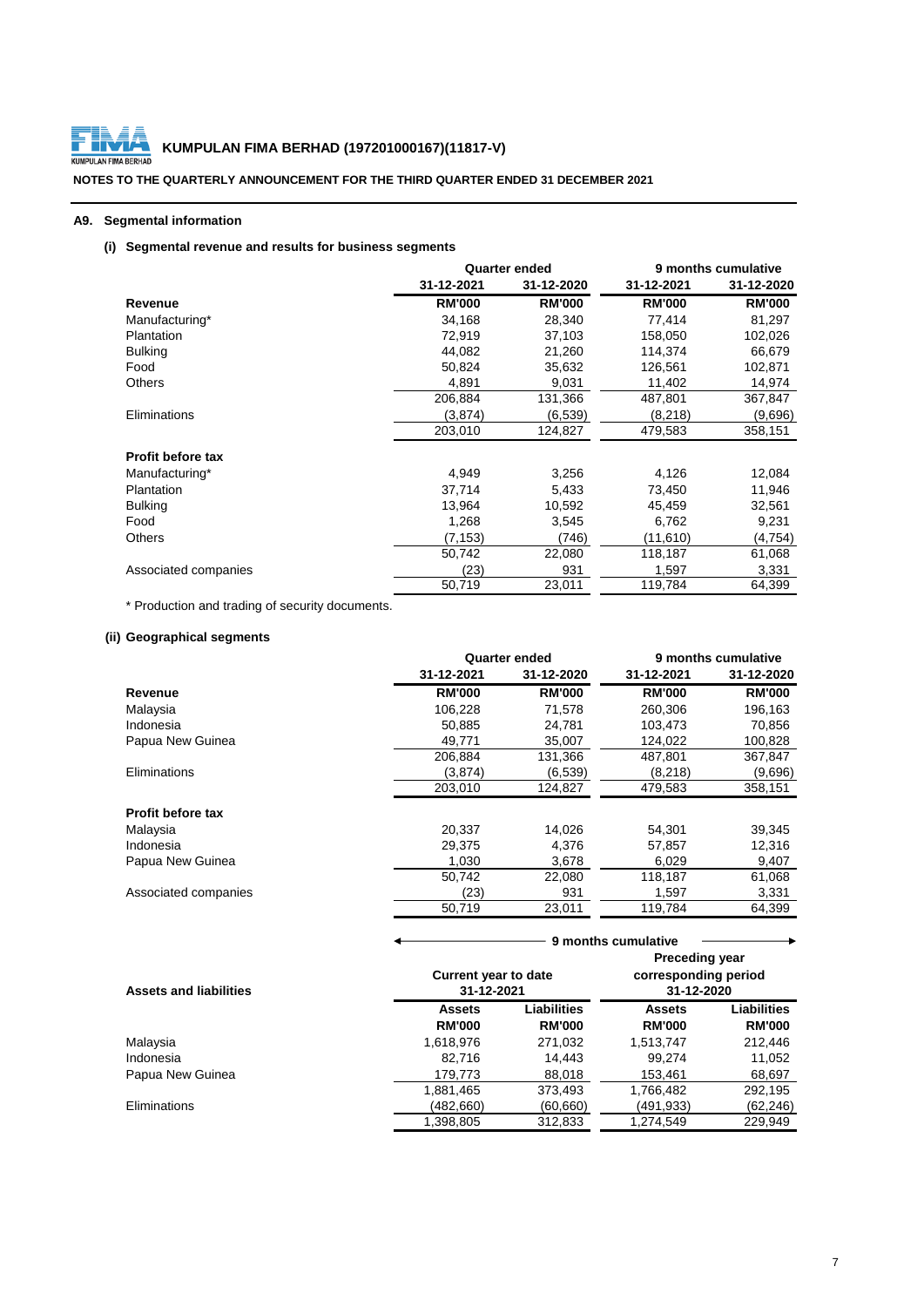

## **A10. Profit before tax**

The following amounts have been included in arriving at profit before tax:

|                                                   | <b>Quarter ended</b> |               | 9 months cumulative |               |  |
|---------------------------------------------------|----------------------|---------------|---------------------|---------------|--|
|                                                   | 31-12-2021           | 31-12-2020    | 31-12-2021          | 31-12-2020    |  |
| Other income                                      | <b>RM'000</b>        | <b>RM'000</b> | <b>RM'000</b>       | <b>RM'000</b> |  |
| Profit income                                     | 380                  | 317           | 1,224               | 905           |  |
| Interest income                                   | 52                   | 11            | 104                 | 44            |  |
| Distribution from financial investments           | 843                  | 944           | 2,321               | 3,290         |  |
| <b>Others</b>                                     | 147                  | 297           | 392                 | 297           |  |
| <b>Operating expenses</b>                         |                      |               |                     |               |  |
| Depreciation                                      | 11,880               | 9,895         | 34,387              | 29,984        |  |
| Interest expense                                  | 1,003                | 856           | 2,734               | 2,660         |  |
| Unrealised foreign exchange (gain)/loss           | (572)                | 3,699         | 49                  | 7,486         |  |
| Realised forex exchange loss/(gain)               | 1,415                | (379)         | 2,030               | 346           |  |
| Net provision for impairment                      |                      |               |                     |               |  |
| on trade and other receivables                    | 1,368                | 145           | 4,583               | 709           |  |
| Net gain on disposal of property, plant           |                      |               |                     |               |  |
| and equipment                                     |                      | (9)           |                     | (27)          |  |
| Fair value changes on biological assets           | (535)                | (190)         | (1, 817)            | (1,047)       |  |
| Provision/ (reversal of provision) for retirement |                      |               |                     |               |  |
| benefit obligation                                | 27                   |               | (21)                | 104           |  |
| Net reversal of provision for warranty            | (91)                 | (370)         | (554)               | (1, 118)      |  |
| Inventories written down/(back)                   | 724                  | 155           | 549                 | (62)          |  |

## **A11. Subsequent events**

There were no material events subsequent to the end of the current quarter.

#### **A12. Inventories**

During the quarter, there was no significant write down or write back of inventories except as disclosed in Note A10 above.

## **A13. Changes in the composition of the Group**

There were no changes in the composition of the Group for the current quarter and financial period to date.

#### **A14. Changes in contingent liabilities**

There were no additional contingent liabilities during the current quarter, except as disclosed in Note B10 herein.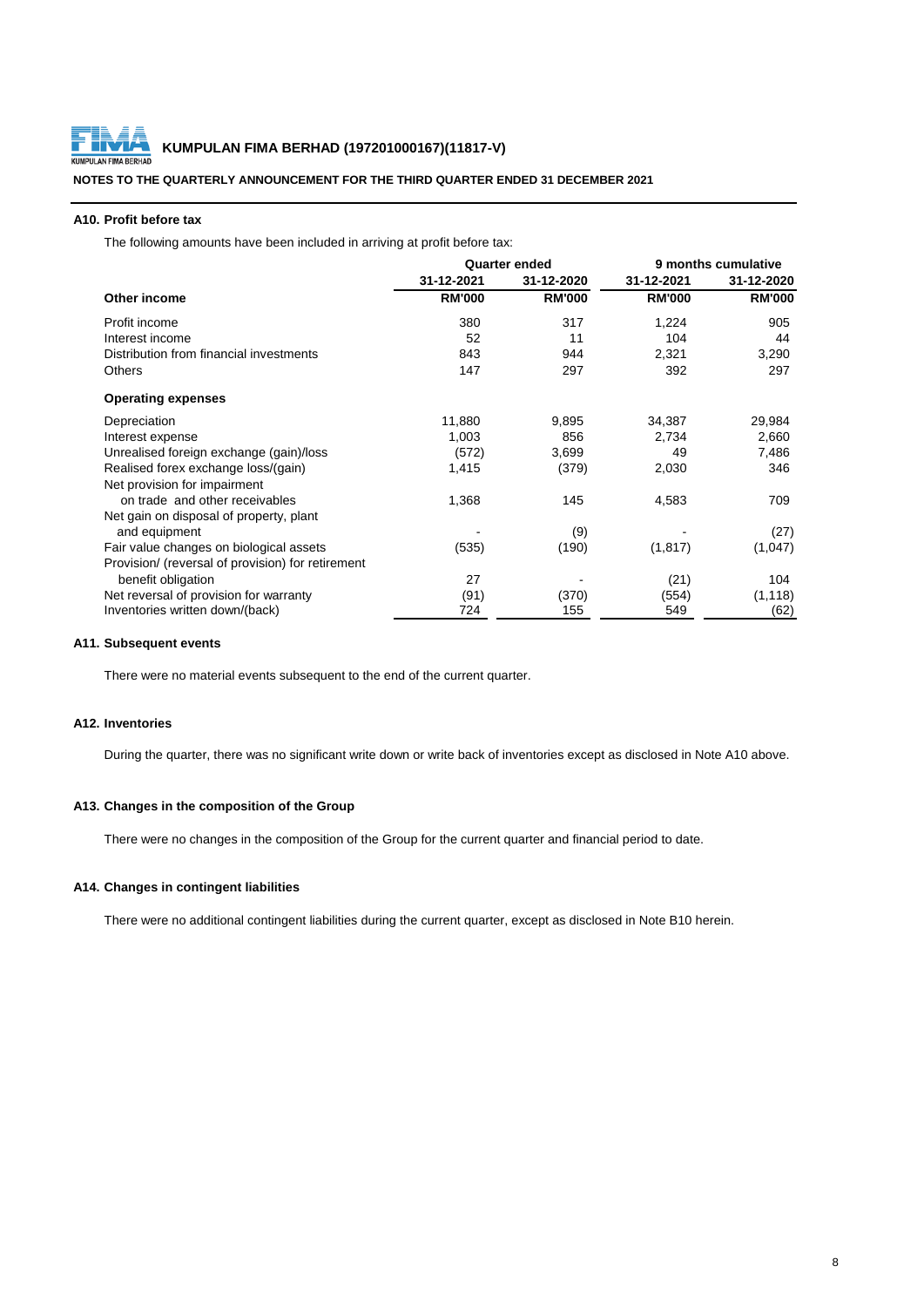## **NOTES TO THE QUARTERLY ANNOUNCEMENT FOR THE THIRD QUARTER ENDED 31 DECEMBER 2021**

#### **A15. Significant acquisition of property, plant and equipment**

For the period under review, the Group's acquisitions of property, plant and equipment are as follows :

|                                                      | <b>Current year</b> |
|------------------------------------------------------|---------------------|
|                                                      | to date             |
|                                                      | <b>RM'000</b>       |
| Plant and machinery                                  | 5,009               |
| Land and buildings                                   | 1.434               |
| Equipment, furniture and fittings and motor vehicles | 3,673               |
| Bearer plants and infrastructure                     | 7.316               |
| Work in progress                                     | 14.494              |
|                                                      | 31,926              |

## **A16. Capital commitments**

The amount of commitments not provided for in the interim financial statements as at 31 December 2021 were as follows:

|                               | <b>Current year</b> |
|-------------------------------|---------------------|
|                               | to date             |
|                               | <b>RM'000</b>       |
| Property, plant and equipment |                     |
| - Approved and contracted for | 10.985              |

#### **A17. Related party transactions**

The Group's related party transactions during the financial period were as follows:

|                                                                  | <b>Current year</b> |
|------------------------------------------------------------------|---------------------|
|                                                                  | to date             |
|                                                                  | <b>RM'000</b>       |
| Transactions with subsidiaries                                   |                     |
| - Fima Corporation Berhad - Rental expenses payable              | 659                 |
| - Fima Corporation Berhad - Management fees receivable           | 1,063               |
| - Fima Corporation Berhad - Services payable                     | 165                 |
| - Pineapple Cannery of Malaysia Sendirian Berhad - Rental income | 254                 |
| - International Food Corporation - Sales of fish                 | 7,829               |
| - International Food Corporation - Interest receivable           | 1,260               |
| Transactions with related parties*                               |                     |
| - BHR Enterprise Sdn. Bhd. - Services payable                    | 90                  |
| - PT Pohon Emas Lestari - Purchase of fresh fruit bunch          | 7,136               |
| - TD Technologies Sdn. Bhd. - Services payable                   | 114                 |
| - First Zanzibar Sdn. Bhd. - Service payable                     | 42                  |
| - Nationwide Express Courier Services Berhad - Delivery services | 21                  |
| - Nationwide Express Courier Services Berhad - Rental income     | 54                  |

\*Related parties by virtue of common shareholders/common directors.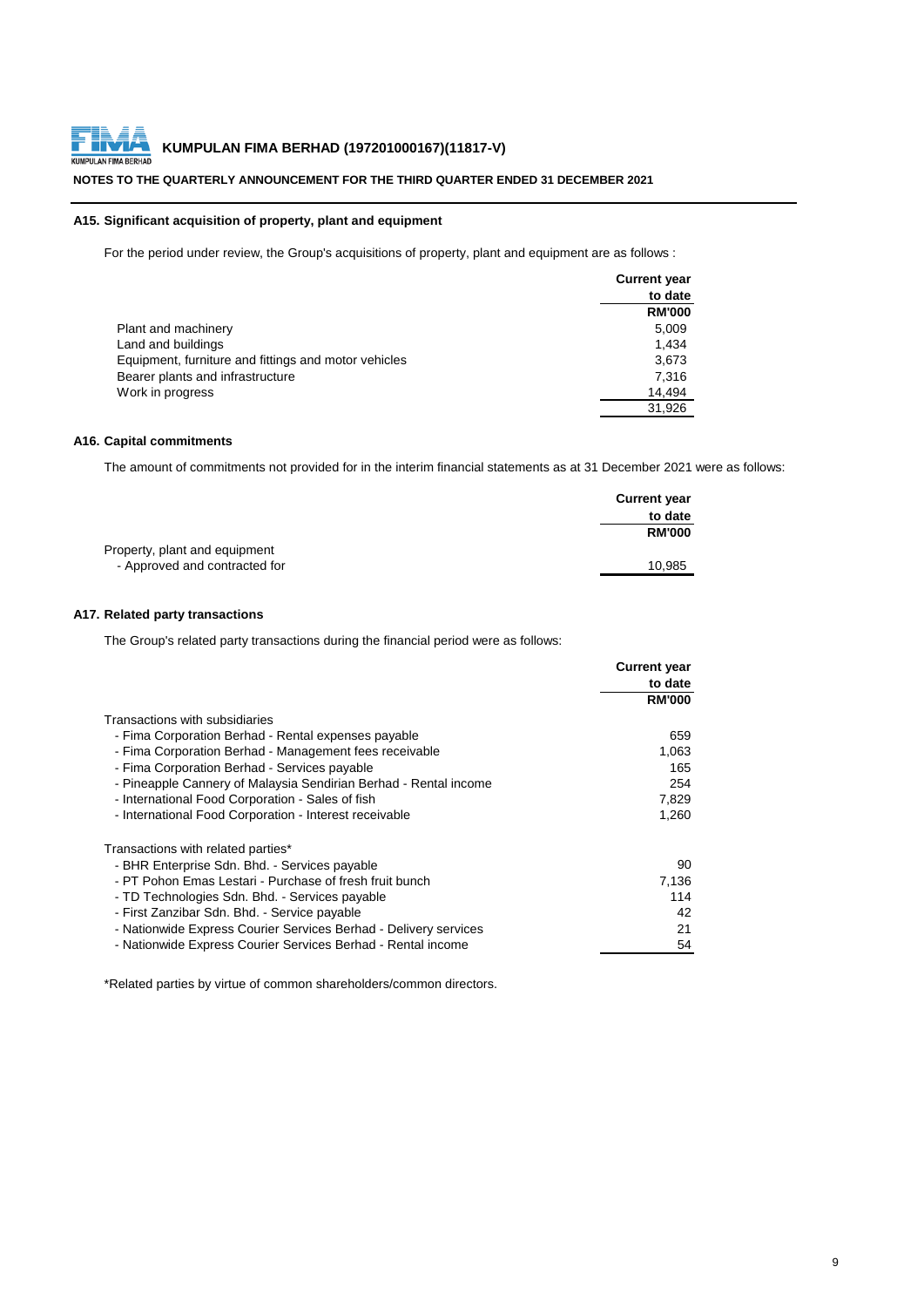

## **PART B - Bursa Securities Listing Requirements**

## **B1. Review of performance**

#### **Group Performance**

|                   | Current | <b>Previous</b> |          |      |
|-------------------|---------|-----------------|----------|------|
| (RM Million)      | YTN     | YTD             | Variance | %    |
| Revenue           | 479.58  | 358.15          | 121.43   | 33.9 |
| Profit before tax | 119.78  | 64.40           | 55.38    | 86.0 |

Group revenue for the period ended 31 December 2021 rose by 33.9% to RM479.58 million as compared to RM358.15 million recorded in the corresponding period last year. Higher revenue by RM121.43 million was mainly attributed to the increase in revenue generated by plantation, bulking and food division.

In line with higher revenue, Group profit before tax ("PBT") has recorded an improvement by 86.0% to RM119.78 million as compared to the same period last year.

The performance of each business division is as follows:

#### **Manufacturing Division**

|                   | <b>Current</b> | <b>Previous</b> |          |        |
|-------------------|----------------|-----------------|----------|--------|
| (RM Million)      | YTD            | YTN             | Variance | %      |
| Revenue           | 77.41          | 81.30           | (3.89)   | (4.8)  |
| Profit before tax | 4.13           | 12.08           | (7.95)   | (65.8) |

Revenue from **Manufacturing Division** had declined by 4.8% or RM3.89 million to RM77.41 million from RM81.30 million last year, mainly contributed by lower sales volume for confidential documents. On the back of lower revenue, coupled with higher allowance for impairment and lower distribution received from financial investments, the division has recorded a lower pre-tax profit of RM4.13 million during the period.

#### **Plantation Division**

|                                | <b>Current</b> | <b>Previous</b> |          |        |
|--------------------------------|----------------|-----------------|----------|--------|
| (RM Million)                   | <b>YTD</b>     | YTD             | Variance | %      |
| Revenue                        |                |                 |          |        |
| Indonesia                      |                |                 |          |        |
| - Crude palm oil (CPO)         | 93.07          | 62.30           | 30.77    | 49.4   |
| - Crude palm kernel oil (CPKO) | 10.40          | 8.55            | 1.85     | 21.6   |
| Malaysia                       |                |                 |          |        |
| - Fresh fruit bunch (FFB)      | 53.25          | 29.55           | 23.70    | 80.2   |
| - Pineapple                    | 1.33           | 1.63            | (0.30)   | (18.4) |
| <b>Total</b>                   | 158.05         | 102.03          | 56.02    | 54.9   |
|                                |                |                 |          |        |
| <b>Profit before tax</b>       | 73.45          | 11.95           | 61.50    | 514.6  |
|                                |                |                 |          |        |
| FFB produced (mt)              | 160,796        | 158,437         | 2,359    | 1.5    |
| CPO produced (mt)              | 28,529         | 27,095          | 1,434    | 5.3    |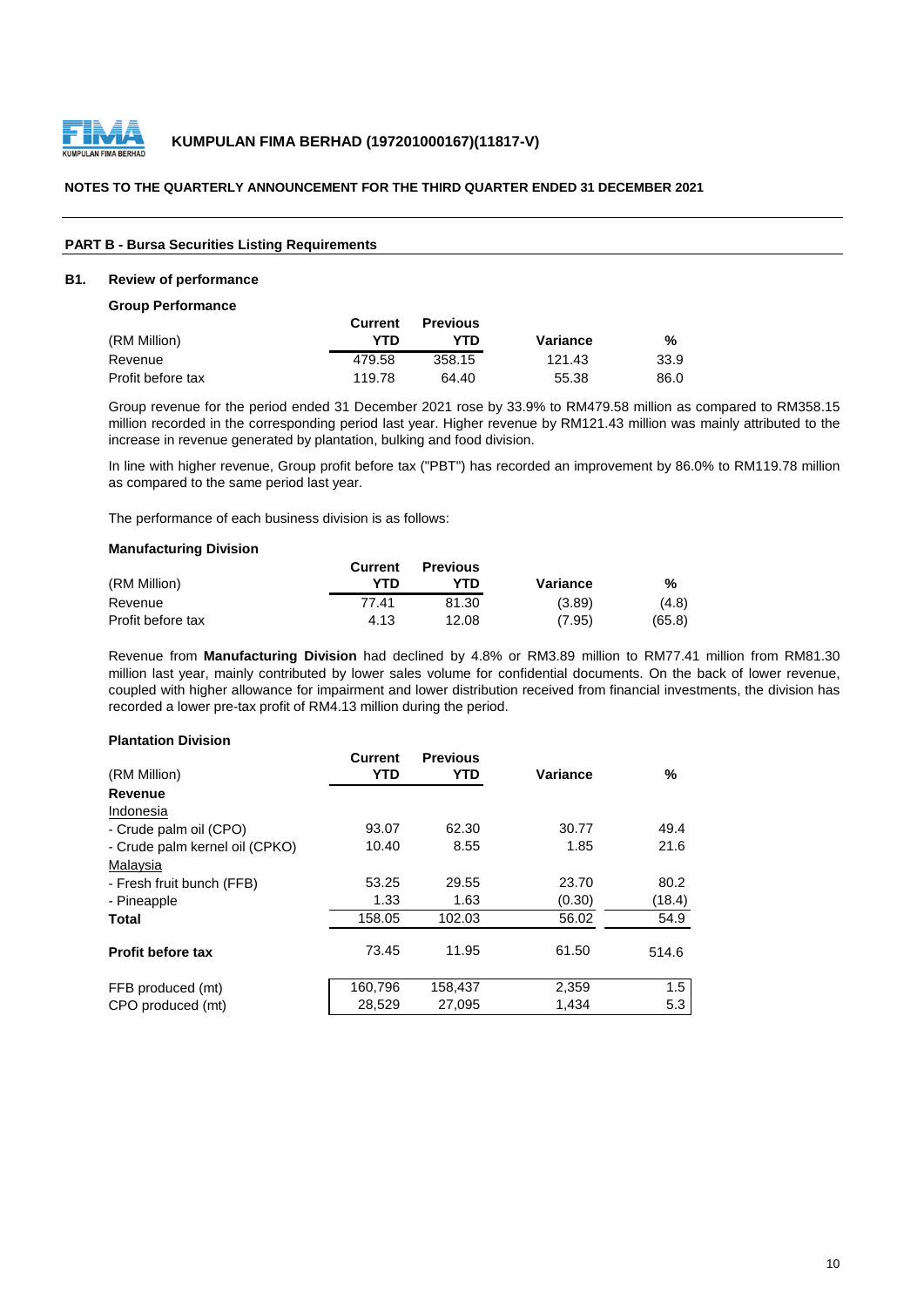

#### **B1. Review of performance (cont'd.)**

**Plantation Division (cont'd.)**

|                            | <b>Current</b><br>YTD | <b>Previous</b><br>YTD | <b>Variance</b> | %      |
|----------------------------|-----------------------|------------------------|-----------------|--------|
| <b>Sales Quantity (mt)</b> |                       |                        |                 |        |
| - CPO                      | 27,072                | 27,336                 | (264)           | (1.0)  |
| - CPKO                     | 2.004                 | 2.739                  | (735)           | (26.8) |

#### **Total Group's Hectarage**

| Palm profiles (ha) |          |          |
|--------------------|----------|----------|
| - Mature           | 12.964.4 | 12.322.9 |
| - Immature         | 1.170.3  | 1.578.2  |
| Total planted area | 14.134.7 | 13.901.1 |

Revenue from **Plantation Division** recorded higher by RM56.02 million or 54.9% to RM158.05 million as compared to the same period last year, mainly attributable to higher CPO and CPKO price, as well as FFB produced by plantation estates in Malaysia for the current period. On the back of higher revenue, coupled with lower operational cost and lower forex loss, the division PBT has increased to RM73.45 million as compared to last year.

Plantation estates in Malaysia which are presently in the development phase and partially mature registered a total pretax profit of RM0.40 million as compared to RM3.73 million pre-tax loss recorded in the corresponding period last year.

#### **Bulking Division**

**Food Division**

|                   | <b>Current</b> | <b>Previous</b> |          |      |
|-------------------|----------------|-----------------|----------|------|
| (RM Million)      | YTD            | ∨ת ר            | Variance | %    |
| Revenue           | 114.37         | 66.68           | 47.69    | 71.5 |
| Profit before tax | 45.46          | 32.56           | 12.90    | 39.6 |

**Bulking Division** has recorded an improvement in revenue of RM47.69 million or 71.5% to RM114.37 million as compared to last year, mainly attributable to the higher sales of palm methyl ester ("PME") from biodiesel operation and higher contribution from edible oil products. On the back of higher revenue, PBT has increased by RM12.90 million to RM45.46 million as compared to the same period last year.

| ווטופוזוע וטטט ו       |                |                        |          |        |
|------------------------|----------------|------------------------|----------|--------|
| (RM Million)           | Current<br>YTD | <b>Previous</b><br>YTD | Variance | %      |
| <b>Revenue</b>         |                |                        |          |        |
| Papua New Guinea (PNG) | 124.02         | 100.83                 | 23.19    | 23.0   |
| Malaysia               | 2.54           | 2.04                   | 0.50     | 24.5   |
|                        | 126.56         | 102.87                 | 23.69    | 23.0   |
| Profit before tax      | 6.76           | 9.23                   | (2.47)   | (26.8) |

**Food Division**'s revenue has increased by RM23.69 million or 23.0% to RM126.56 million, as compared to RM102.87 million recorded in the previous financial year, attributable to higher sales volume of mackerel and tuna products. Despite this, the Division's PBT decreased by RM2.47 million to RM6.76 million mainly due to increase in transportation and tin cans/packaging materials cost during the period.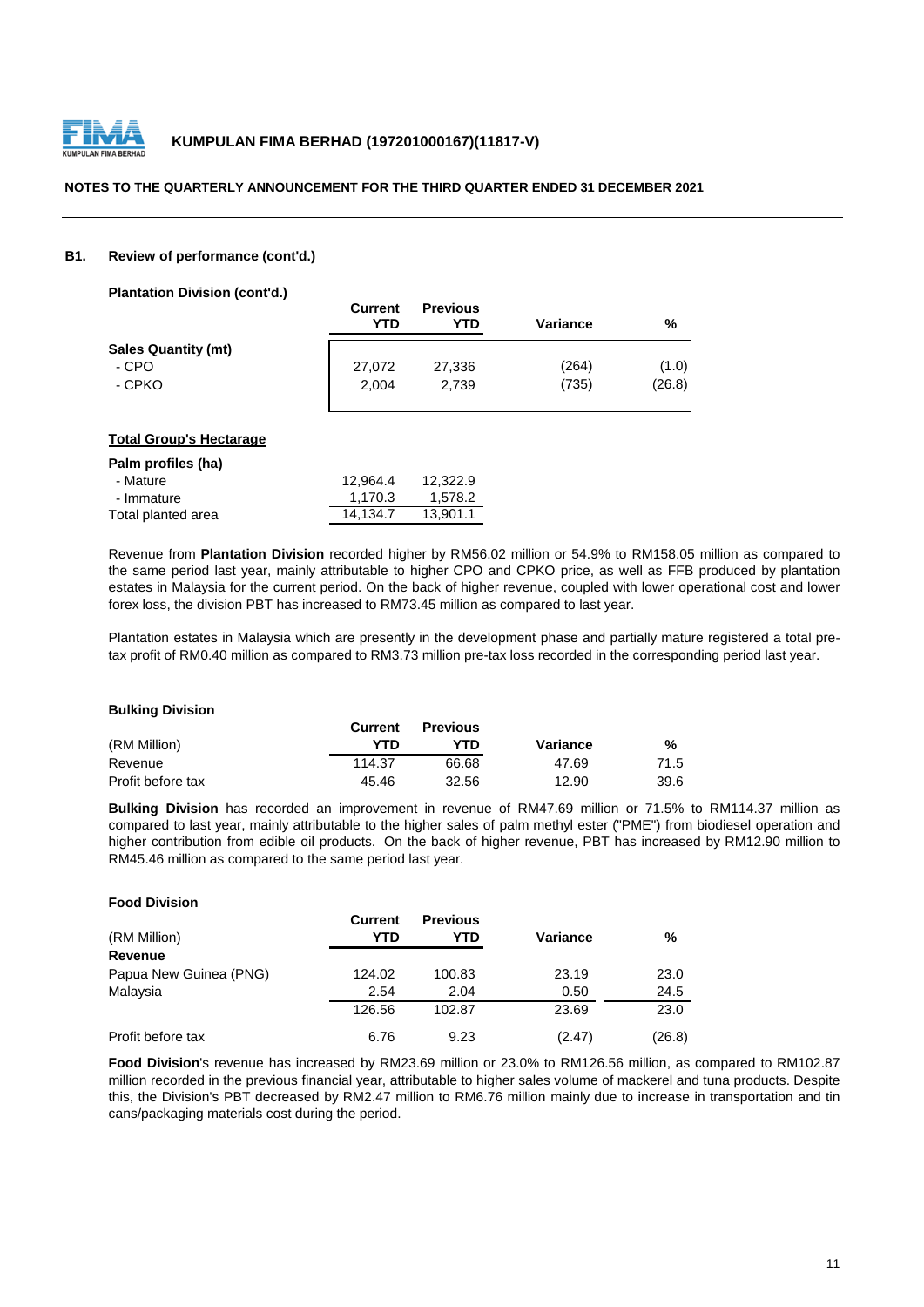

## **B2. Comparison with preceding quarter's results**

#### **Group Performance**

|                   | OTR <sub>3</sub> | OTR <sub>2</sub> |          |      |
|-------------------|------------------|------------------|----------|------|
| (RM Million)      | FY 2022          | FY 2022          | Variance | %    |
| Revenue           | 203.01           | 154.79           | 48.22    | 31.2 |
| Profit before tax | 50.72            | 46.42            | 4.30     | 9.3  |

The Group revenue increased by RM48.22 million to RM203.01 million as compared to the preceding quarter, as a result of higher revenue contribution by most of the divisions.

In line with higher revenue, the Group PBT has improved by RM4.30 million to RM50.72 million as compared to RM46.42 million recorded in the preceding quarter.

The performance of each business division is as follows:

#### **Manufacturing Division**

|                   | QTR <sub>3</sub> | QTR <sub>2</sub> |          |          |
|-------------------|------------------|------------------|----------|----------|
| (RM Million)      | FY 2022          | FY 2022          | Variance | %        |
| Revenue           | 34.17            | 30.08            | 4.09     | 13.6     |
| Profit before tax | 4.95             | 0.03             | 4.92     | 16.400.0 |

**Manufacturing Division**'s revenue recorded higher by RM4.09 million to RM34.17 million in the current quarter, mainly due to increase in sales volume for most of the products. On the back of higher revenue coupled with lower allowance for impairment, the Division has posted an improvement in PBT in the current quarter by RM4.92 million to RM4.95 million.

## **Plantation Division**

|                            | QTR <sub>3</sub> | QTR <sub>2</sub> |          |       |
|----------------------------|------------------|------------------|----------|-------|
| (RM Million)               | FY 2022          | FY 2022          | Variance | %     |
| Revenue                    |                  |                  |          |       |
| Indonesia                  |                  |                  |          |       |
| - CPO                      | 44.06            | 32.23            | 11.83    | 36.7  |
| - CPKO                     | 7.29             | 3.11             | 4.18     | 134.4 |
| Malaysia                   |                  |                  |          |       |
| - Fresh fruit bunch        | 21.07            | 16.99            | 4.08     | 24.0  |
| - Pineapple                | 0.50             | 0.43             | 0.07     | 16.3  |
| Total                      | 72.92            | 52.76            | 20.16    | 38.2  |
| <b>Profit before tax</b>   | 37.71            | 27.50            | 10.21    | 37.1  |
| CPO produced (mt)          | 10,506           | 8,736            | 1,770    | 20.3  |
| <b>Sales Quantity (mt)</b> |                  |                  |          |       |
| - CPO                      | 11,002           | 10,022           | 980      | 9.8   |
| - CPKO                     | 1,007            | 997              | 10       | 1.0   |
|                            |                  |                  |          |       |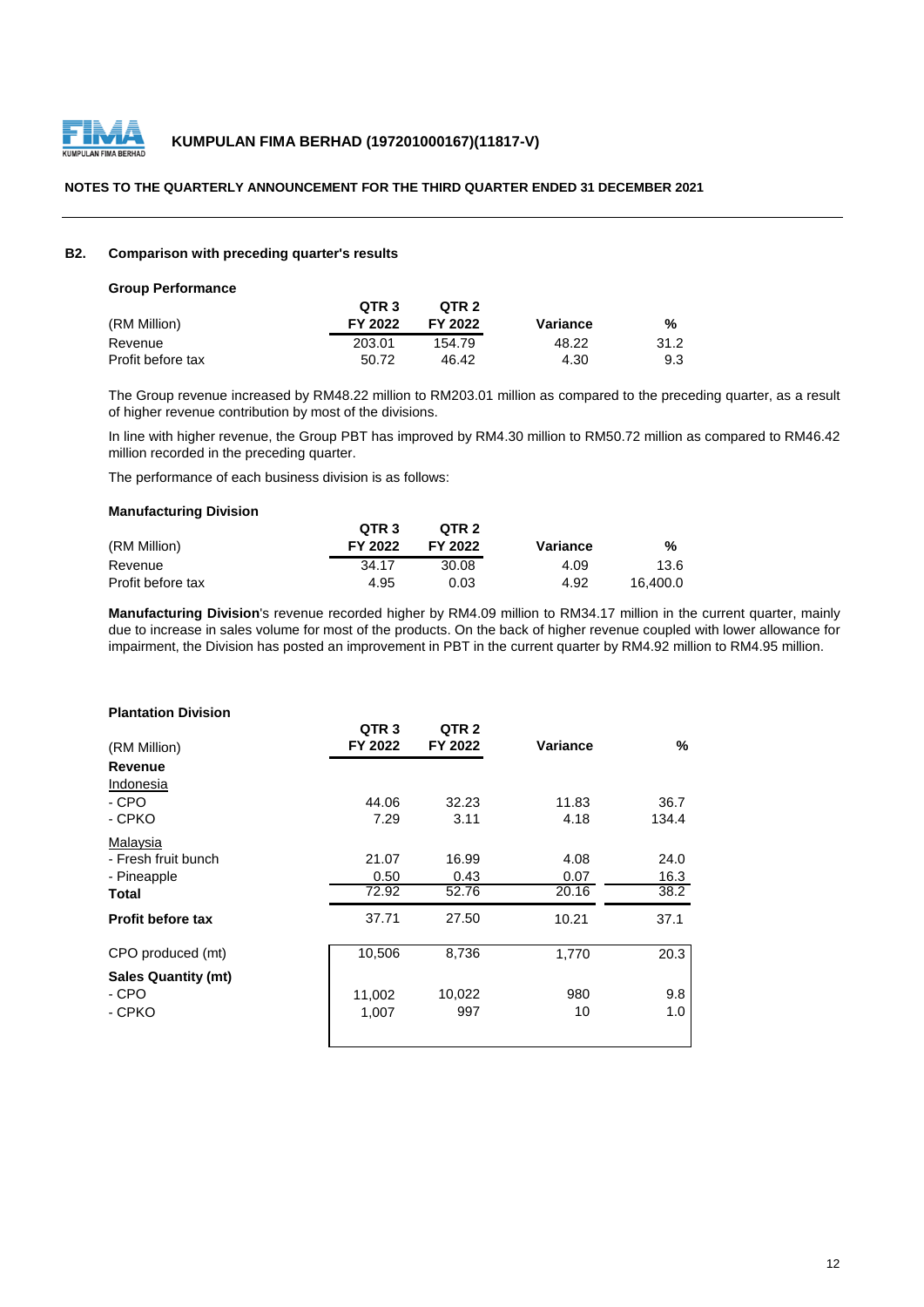

#### **B2. Comparison with preceding quarter's results (cont'd.)**

### **Plantation Division (cont'd.)**

**Plantation Division** has posted a higher revenue in the current quarter by RM20.16 million (or 38.2%) to RM72.92 million, as compared to RM52.76 million in the preceding quarter mainly attributable to higher sales volume and price of CPO and CPKO. On the back of higher revenue, the Division has recorded a higher PBT by RM10.21 million to RM37.71 million in the current quarter.

#### **Bulking Division**

|                   | QTR <sub>3</sub> | OTR <sub>2</sub> |          |        |
|-------------------|------------------|------------------|----------|--------|
| (RM Million)      | FY 2022          | FY 2022          | Variance | %      |
| Revenue           | 44.08            | 32.28            | 11.80    | 36.6   |
| Profit before tax | 13.96            | 16.21            | (2.25)   | (13.9) |

Revenue from **Bulking Division** has increased by 36.6% or RM11.80 million to RM44.08 million as compared to the preceding quarter, mainly due to improvement in sales of PME product from its biodiesel operation during the quarter. Despite this, the Division posted a decrease in PBT by RM2.25 million to RM13.96 million in the current quarter, as a result of lower contribution by its bulking segment, especially from edible oil products.

#### **Food Division**

| (RM Million)      | QTR <sub>3</sub><br>FY 2022 | QTR <sub>2</sub><br>FY 2022 | <b>Variance</b> | %      |
|-------------------|-----------------------------|-----------------------------|-----------------|--------|
| Revenue           |                             |                             |                 |        |
| <b>PNG</b>        | 49.77                       | 37.86                       | 11.91           | 31.5   |
| Malaysia          | 1.05                        | 0.79                        | 0.26            | 32.9   |
|                   | 50.82                       | 38.65                       | 12.17           | 31.5   |
| Profit before tax | 1.27                        | 3.16                        | (1.89)          | (59.8) |

**Food Division** has recorded an improvement in revenue by RM12.17 million or 31.5% to RM50.82 million in the current quarter, attributable to higher sales volume for the mackerel and tuna products. However, the Division's PBT has slipped by RM1.89 million to RM1.27 million in the current quarter mainly due to higher raw material cost and loss on forex.

#### **B3. Prospects**

**Manufacturing Division** - The division will continue its concerted efforts to develop new products and solutions to complement its existing products.

**Plantation Division -** The overall performance of the oil palm production and processing is very much influenced by the direction of palm oil prices and our estates' yield. Nevertheless, we will remain focused in improving our efficiency and productivity in oil palm plantation operation and optimising production cost.

**Bulking Division -** The demand for storage is expected to be satisfactory. The division is looking at securing more long term contracts with customers as well as handling higher margin products.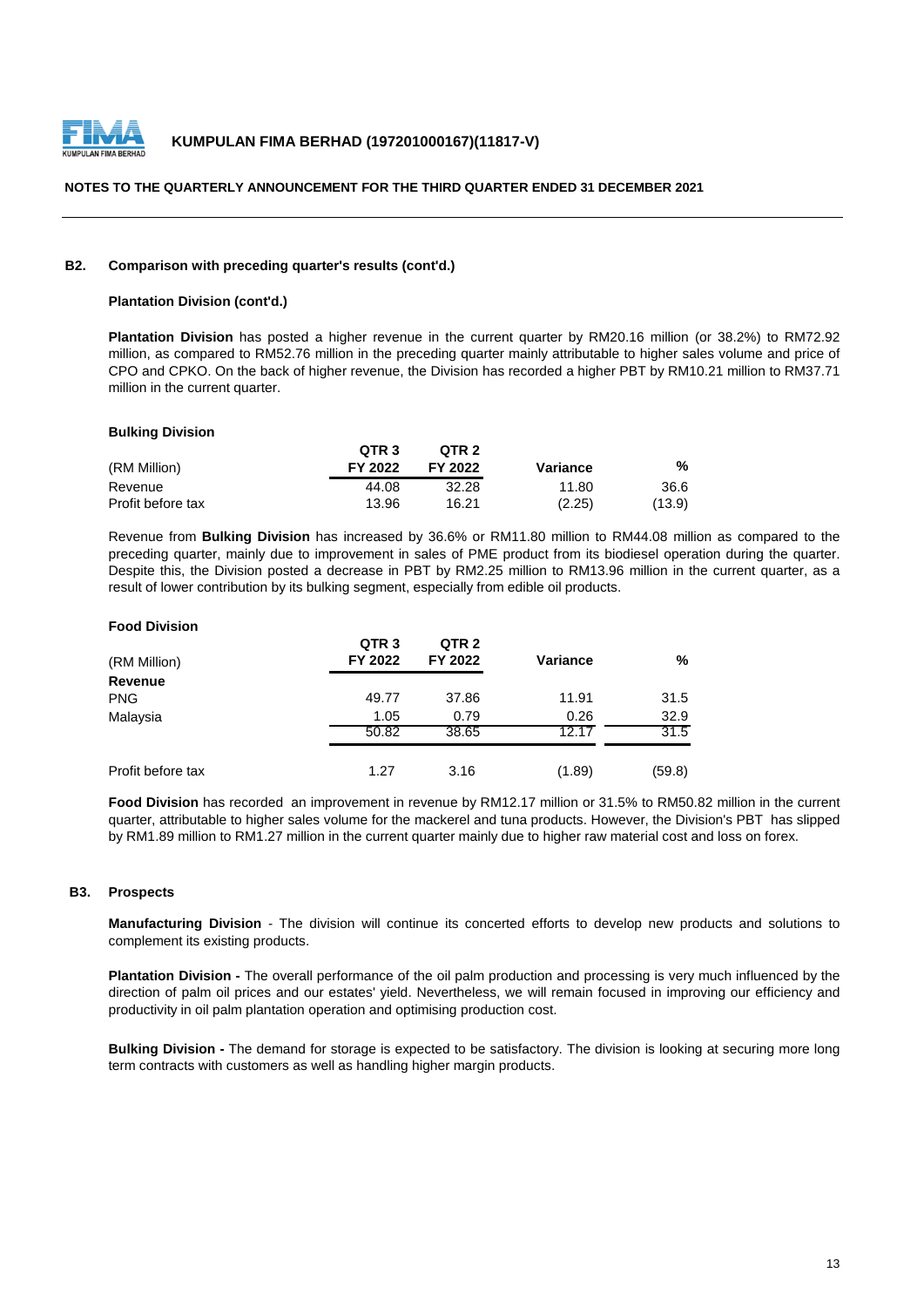

#### **B3. Prospects (cont'd.)**

**Food Division** faces many challenges ahead, particularly in Papua New Guinea where the division's main operation is located, amidst intense market competition from cheaper imported products, currency fluctuation, transportation cost and increase in price of raw materials - mainly cans. The division will continue to focus on operational efficiency, productivity and margin improvements, and cost control as well as emphasising on quality, service and delivery.

We expect the challenging environment to remain in the current financial year due to uncertainties brought up by the COVID-19. Certain division is expecting lesser demand in its products and disruption on supply chain. In addition, fluctuations in exchange rates and commodity prices will influence the Group's financial performance and position.

#### **B4. Explanatory notes on variances with profit forecasts or profit guarantees**

The Group did not issue any profit forecast and/or profit guarantee to the public.

## **B5. Income tax expense and zakat**

|             |                | <b>Current</b> |
|-------------|----------------|----------------|
|             | <b>Current</b> | year           |
|             | quarter        | to date        |
|             | 31-12-2021     | 31-12-2021     |
|             | <b>RM'000</b>  | <b>RM'000</b>  |
| Tax expense | 13,414         | 29,074         |
| Zakat       | 418            | 418            |
|             | 13,832         | 29,492         |

The effective tax rate on the Group's profit to date is slightly higher than the statutory tax rate mainly due to certain expenses are not allowable for tax deduction.

#### **B6. Profits/(losses) on sale of unquoted investments and/or properties**

There were no sale of unquoted investments and/or properties during the current quarter.

#### **B7. Purchase or disposal of quoted securities**

There were no purchase or disposal of quoted securities during the current quarter.

#### **B8. Corporate proposals**

#### **(a) Status of corporate proposal**

There are no corporate proposals announced but not completed at the date of this report.

## **(b) Utilisation of proceeds raised from any corporate proposal** Not applicable.

#### **B9. Borrowings and debt securities**

|                             | As at<br>31-12-2021<br><b>RM'000</b> | As at<br>31-03-2021<br><b>RM'000</b> |
|-----------------------------|--------------------------------------|--------------------------------------|
| Secured:                    |                                      |                                      |
| Non-current                 |                                      |                                      |
| Term loan                   | 10,000                               |                                      |
|                             | 10,000                               |                                      |
| <b>Current</b>              |                                      |                                      |
| Bankers' acceptance         | 3,213                                | 4,717                                |
| Short term revolving credit | 45,234                               | 33,675                               |
|                             | 48,447                               | 38,392                               |
|                             | 58,447                               | 38,392                               |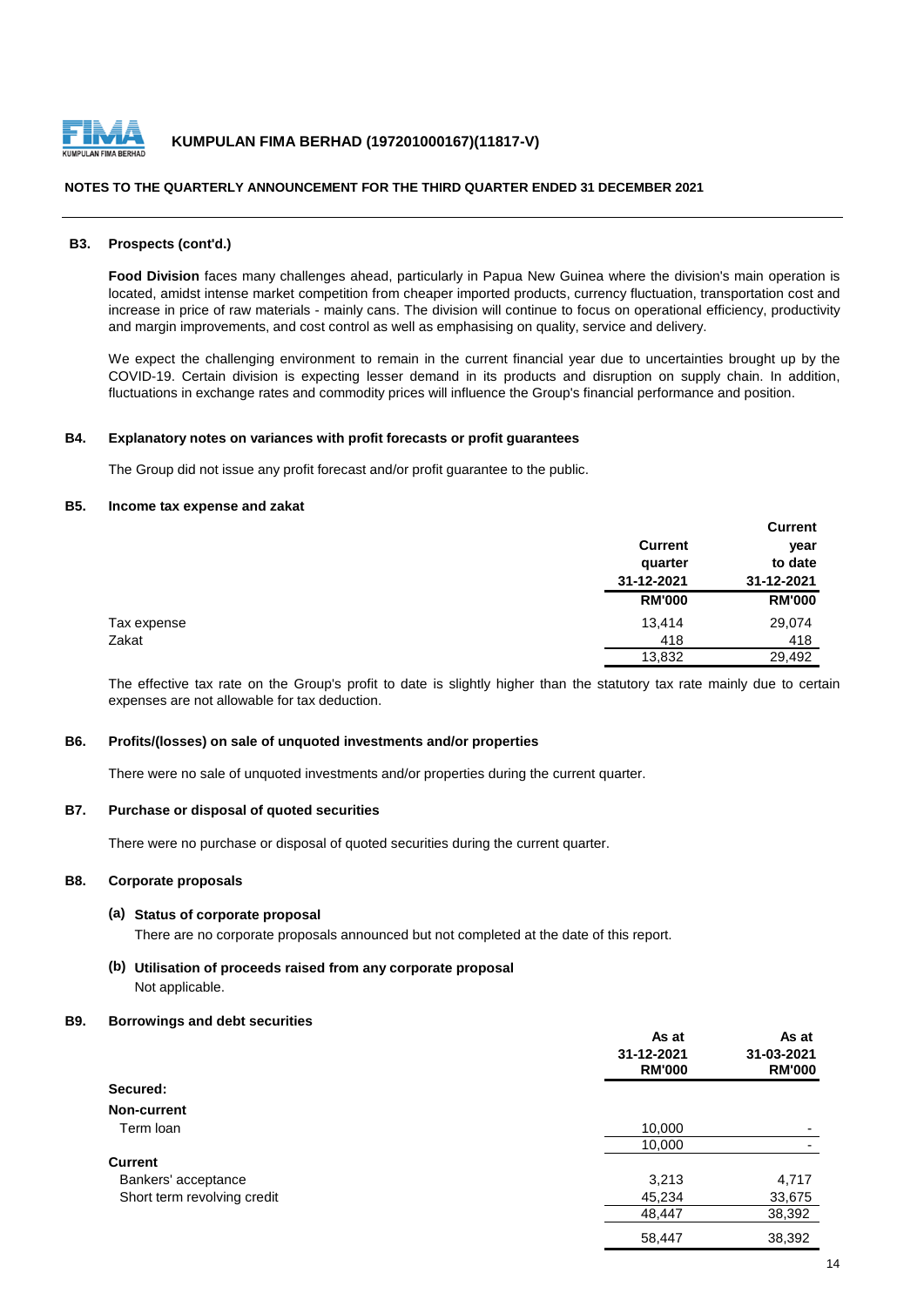

#### **NOTES TO THE QUARTERLY ANNOUNCEMENT FOR THE THIRD QUARTER ENDED 31 DECEMBER 2021**

## **B10. Changes in material litigations**

Except for the following, there were no other changes in material litigation since the date of the last annual statement of financial position:

1. On 30 July 2018, a subsidiary, FimaCorp announced that its wholly owned subsidiary, Percetakan Keselamatan Nasional Sdn. Bhd. ("the Plaintiff" or "the Appellant" or "PKN"), has on the same day, commenced a High Court action against Datasonic Technologies Sdn. Bhd. ("the Defendant" or "the Respondent").

The claim is for a sum of RM24,975,000.00 (excluding interest and cost) ("Outstanding Amount"), being the amount due and owing by the Defendant to the Plaintiff for 1.5 million Malaysian passport booklets which were supplied by the Plaintiff to the Defendant.

At the request of the Defendant during the case management on 3 October 2018, the Plaintiff agreed to attempt mediation with the aim of arriving at an amicable resolution. The mediation took place on 17 October 2018 and 19 October 2018. However, the parties could not reach a resolution.

On 19 April 2019, FimaCorp announced that the settlement negotiation between the parties have failed. Accordingly, the High Court Judge has fixed the matter for case management on 13 May 2019 (for compliance with pre-trial directions) and trial on 12 July 2019, 9 August 2019, 8 January 2020 and 9 January 2020.

During the case management on 31 May 2019, the High Court Judge has directed the parties to appear before her on 12 July 2019 as a final attempt to explore settlement as requested by DTSB. However, the settlement negotiation and mediation between the parties have failed. The trial dates have been fixed for 9 and 10 November 2020. The next case management has been fixed on 9 October 2020.

On 7 August 2020, FimaCorp announced that the High Court Judge has dismissed PKN's amendment application with costs. Further, the High Court Judge has directed the parties to comply with pre-trial directions.

The High Court has vacated the trial date on 9 November 2020 in light that the Conditional Movement Control Order had been extended up to the said date. The trial date on 10 November 2020 is maintained. The High Court has subsequently vacated the trial date on 10 November 2020 and the said date has been converted to case management instead.

During the case management on 26 February 2021, the High Court has fixed the new trial dates for this matter on 23, 24 and 25 August 2021.

The trial was concluded on 24 August 2021 and the High Court Judge has fixed 27 September 2021 for further clarification/to deliver its decision. In the meantime, the parties have been directed to submit their respective written submissions and reply written submissions on 7 September 2021 and 13 September 2021, respectively.

On 27 September 2021, the High Court has sought further clarifications from both parties. In the circumstances, the parties have been directed to submit their respective written submissions on the clarifications sought by 4 October 2021.

On 13 October 2021, the High Court Judge has delivered its decision and has ordered the Defendant to pay the Plaintiff a sum of RM15,000,000 with 4% interest from today until full and final settlement. In addition, the Court has ordered the Plaintiff to pay the Defendant costs of RM30,000.

The Appellant has on 29 October 2021, filed a Notice of Appeal at the Court of Appeal, appealing against some parts of the High Court's decision given on 13 October 2021.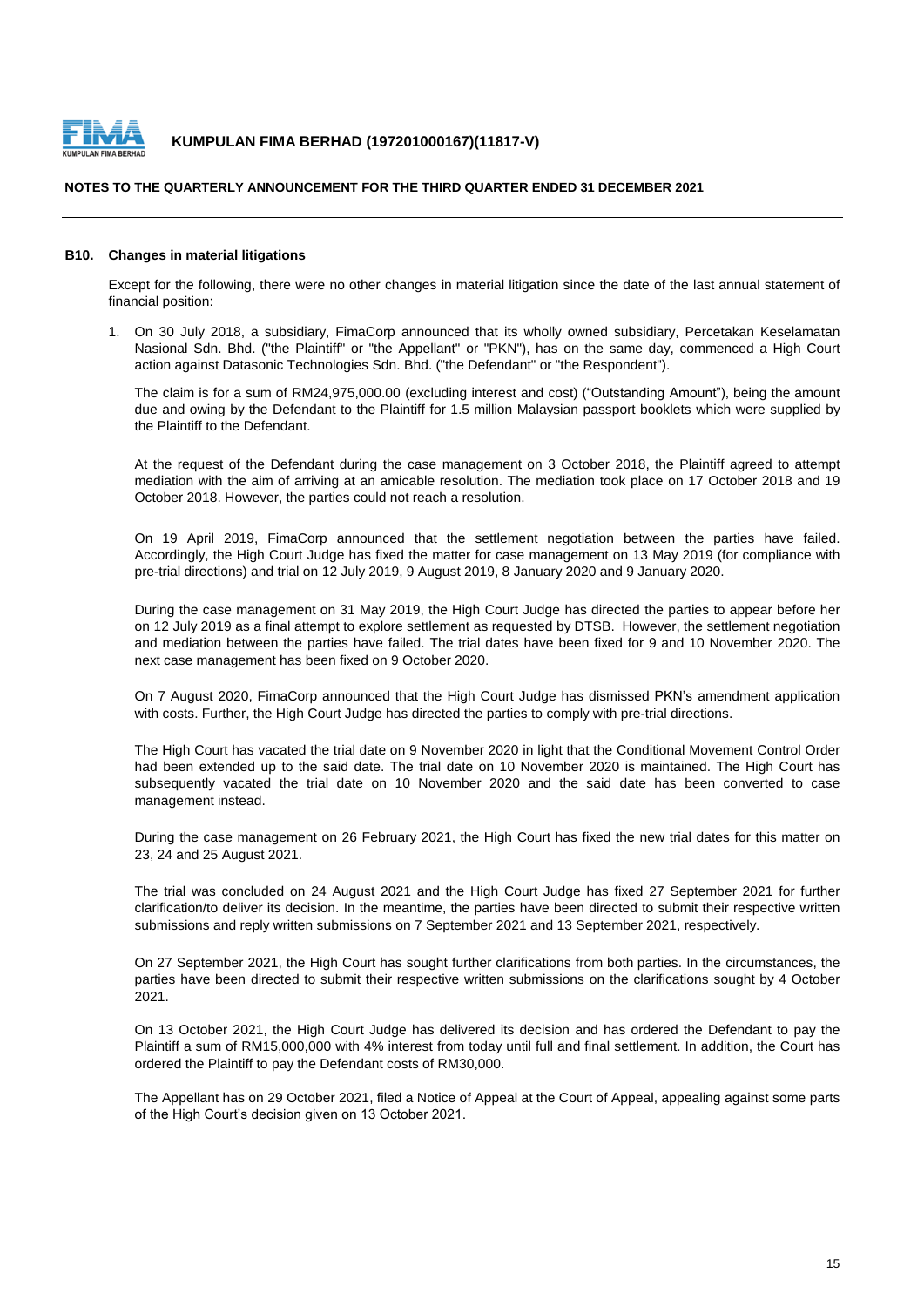

#### **NOTES TO THE QUARTERLY ANNOUNCEMENT FOR THE THIRD QUARTER ENDED 31 DECEMBER 2021**

#### **B10. Changes in material litigations (cont'd.)**

On 22 December 2021, the Appellant has filed its Memorandum of Appeal together with the Records of Appeal at the Court of Appeal as per the Court's directive. The Appellant is appealing against part of the High Court's decision dated 13 October 2021 which:

- Rejected the Appellant's claim for RM23,565,000.00 claimed by the Appellant (which is RM15.71 for each of the 1.5 million Passport Booklet) and ordered Respondent to only pay RM15,000,000.00 to the Appellant for the 1.5 million Passport Booklets supplied by the Appellant to the Respondent;
- Dismissed the Appellant's claim for interest before judgment;
- Ordered the Respondent to pay interest at the rate of 4% per annum on the judgment sum instead of 5% interest per annum as specified by the Chief Justice of Malaysia Practice Direction No 1 of 2012;
- Dismissed the Appellant's claim for reimbursement of Goods & Services Tax ("GST") on the sums payable for the 1.5 million Passport Booklets; and
- Ordered the Appellant to pay costs in the sum of RM30,000.00 to the Respondent.

During the case management held on 23 December 2021, the Court of Appeal has directed the parties to file and exchange their respective written submission by 31 May 2022. The next case management has been fixed on 2 June 2022 and hearing for the appeal has been fixed on 15 June 2022.

This civil suit is not expected to have any material impact on the financial and operational position of the Group.

2. (a) On 13 May 2003, the Badan Pertanahan Nasional Provinsi Kalimantan Timur issued a certificate, Hak Guna Usaha ("HGU") providing PT Nunukan Jaya Lestari ("PTNJL") a right to use a land covering a total size of 19,974 hectares ("Total Parcel") identifiable as No. 1/Nunukan Barat for the purposes of plantation. The HGU is set to expire on 12 May 2038.

Notwithstanding the HGU, the Menteri Agraria dan Tata Ruang/Kepala Badan Pertanahan Nasional ("BPN") vide letter dated 25 July 2016 ("Ministerial Order") informed PTNJL among others, of the following:

- there were administrative irregularities performed by officer(s) of the Badan Pertanahan Nasional Provinsi Kalimantan Timur in respect of the HGU. Due to these irregularities, it was identified that 17,164 hectares ("Irregular Parcel") of the Total Parcel is delineated for forestry.
- a third party situated adjacent to the Total Parcel ("Third Party") has requested to revise/amend the HGU as there are overlaps between the Total Parcel with the Third Party's interests on the land pursuant to their operating permits (approximately 3,500 hectares) ("Overlapping Parcel").

Following the above, the BPN vide the Ministerial Order has provided the following decisions:

- the HGU is revoked effectively immediately ("Revocation");
- PTNJL to apply for a new HGU certificate for the remaining 2,809 hectares of land located at Land Allocated for Other Purposes ("APL"); and
- the Irregular Parcel is to be surrendered to the Kementerian Lingkungan Hidup dan Kehutanan Republik Indonesia.

On 21 October 2016, PTNJL initiated legal proceedings against BPN to challenge the Ministerial Order issued by BPN ("Lawsuit") in the Administrative Court ("State Administrative Court") of Jakarta, Indonesia. In the Lawsuit, PTNJL applied for an order for stay of enforcement of the Ministerial Order pending full and final settlement of the matter by the Indonesian Courts.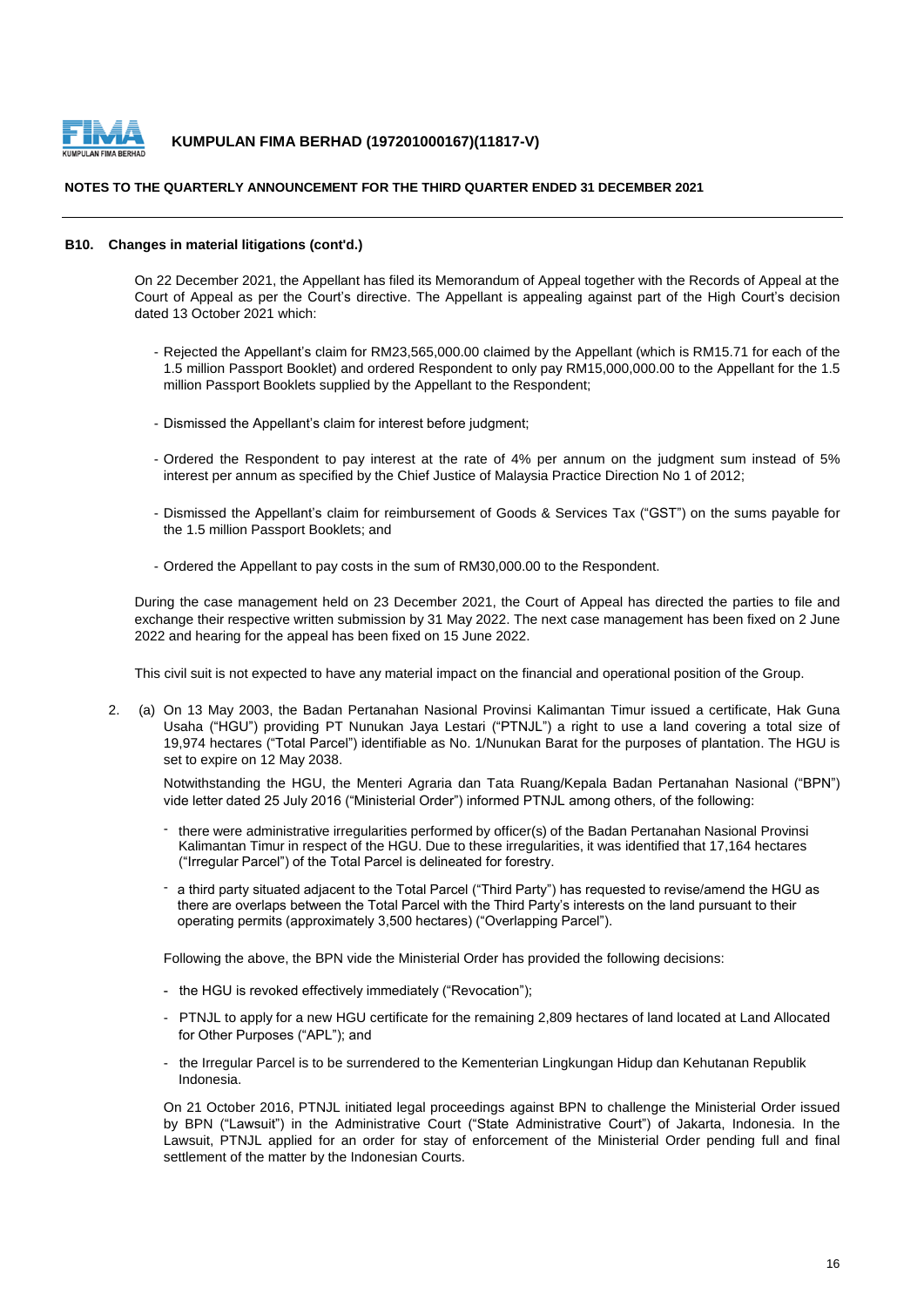

#### **NOTES TO THE QUARTERLY ANNOUNCEMENT FOR THE THIRD QUARTER ENDED 31 DECEMBER 2021**

#### **B10. Changes in material litigations (cont'd.)**

PTNJL's basis for the Lawsuit are inter alia as follows:

- (i) the status of the Total Parcel is State Land, aligned with the condition imposed by prevailing laws and regulations in Indonesia; and
- (ii) the revocation of the HGU certificate is contrary to the prevailing laws and regulations in Indonesia.

On 13 June 2017, the State Administrative Court dismissed the Lawsuit ("State Administrative Court's Decision") resulting PTNJL filed its statement of appeal and memorandum of appeal on 21 June 2017 and 24 July 2017 respectively in the High Administrative Court ("High Court") of Jakarta, Indonesia ("Appeal").

Vide written decision dated 11 December 2017 (which was received by PTNJL's solicitors on 2 January 2018 and subsequently forwarded to PTNJL on 3 January 2018), the High Court partly allowed the Appeal with costs and ordered that (i) the Ministerial Order revoking PTNJL's HGU to be void, save for the areas overlapping with forestry areas/third party interests measuring 5,138 hectares; (ii) has ordered BPN to revoke the Ministerial Order save for the areas overlapping with forestry areas/third party interests measuring 5,138 hectares ("High Court Decision").

On 10 January 2018, PTNJL has filed its statement of appeal and appeal on 23 January 2018 to the Supreme Court of Indonesia ("Supreme Court") against the High Court Decision. On 21 August 2018, the Supreme Court allowed PTNJL's appeal and similarly ordered that the Ministerial Order be annulled ("Decision of the Supreme Court"). The Supreme Court also ordered BPN to simultaneously:

- (i) issue an order cancelling PTNJL's HGU rights over the Overlapping Parcel measuring 3,500 hectares; and
- (ii) issue a new HGU certificate in favour of PTNJL for an area measuring 16,474.13 hectares, (which is 19,974.13 hectares less the 3,500 hectares referred to in paragraph (i) above).

On 8 February 2019, BPN filed an application in the Supreme Court to review the Decision of the Supreme Court ("JR Application").

On 27 November 2019 the Supreme Court overturned the Decision of the Supreme Court in favor of BPN upholding the legitimacy and the validity of the Ministerial Order ("JR Decision").

On 23 January 2020, PTNJL subsequently filed a further application for judicial review to Jakarta State Administrative Court against the JR Decision ("2nd JR Application") on the grounds that the JR Decision contradicts some aspects of other established cases and the discovery of new material evidences that were not previously available.

Vide the written decision of the Jakarta State Administrative Court dated 4 August 2021 (which was received by PTNJL's solicitors on 25 November 2021 and subsequently forwarded to PTNJL on 26 November 2021), PTNJL's judicial review application has been dismissed. As a result of this ruling, the Mahkamah Agung's decision dated 27 November 2019 that allowed the judicial review application made by the Menteri Agraria dan Tata Ruang/Kepala Badan Pertanahan Nasional to set aside the court's earlier decision dated 21 August 2018 which had annulled the Ministerial Order revoking PTNJL's HGU land title, is upheld.

The decision is expected not to have any further impact on PTNJL as the disputed areas within the HGU land title have been fully impaired and full provision in the sum of RM17.79 million had been made in Q4 of FYE 2020.

(b) On 28 November 2019, PTNJL has filed a civil suit in the South Jakarta District Court ("the District Court" against the Menteri Agraria dan Tata Ruang/Kepala Badan Pertahanan Nasional Republik Indonesia ("BPN") and a Third Party (collectively, "Defendants"). The President Republik Indonesia and Menteri Lingkungan Hidup dan Kehutanan Republik Indonesia ("Menteri Kehutanan") have been named as co-defendants in the said suit.